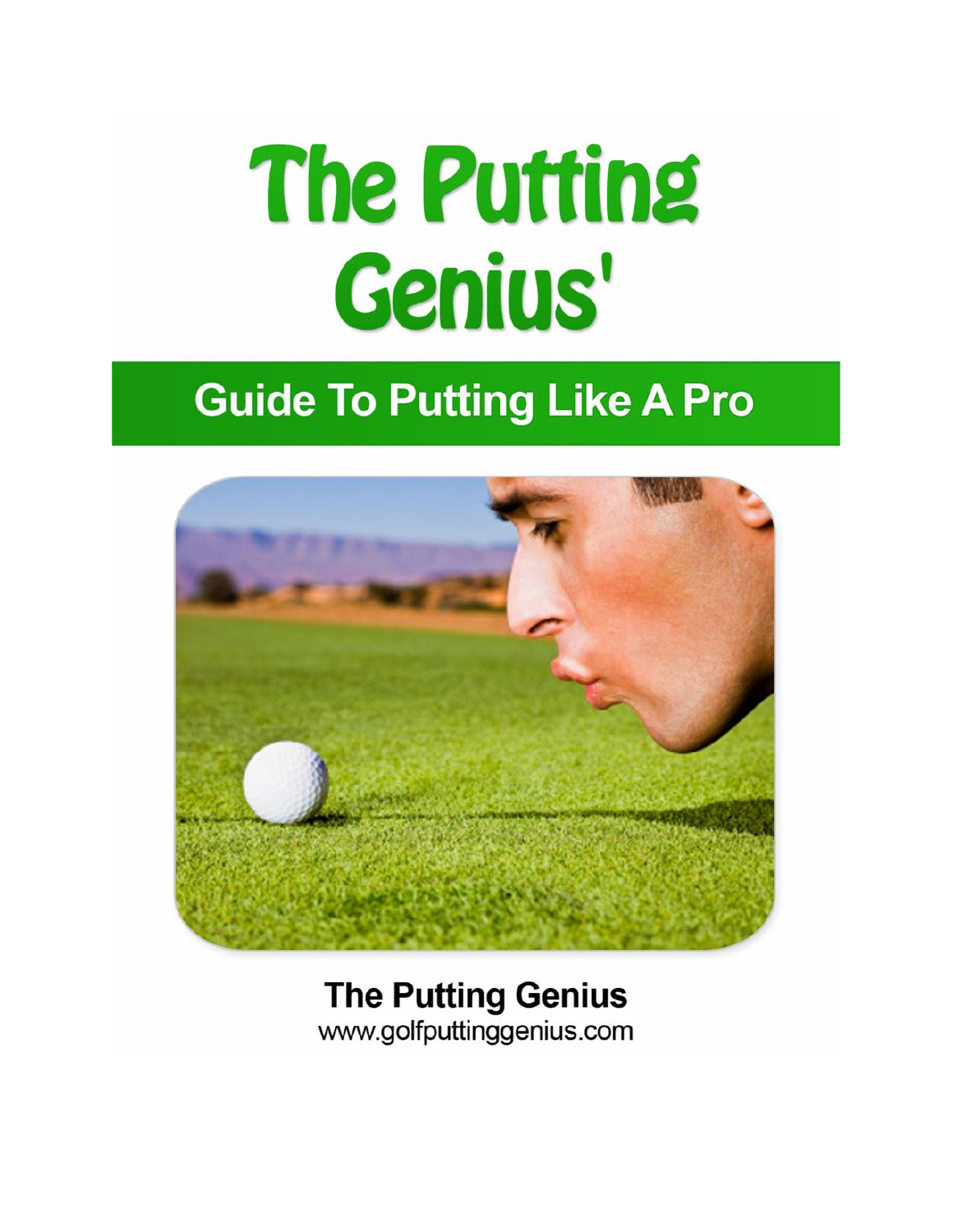# **Table of Contents**

#### **Introduction**

| <b>Chapter 1:</b> | Setup - The Most Important Fundamental That<br>Allows You To Maximize Your Chances of Success   |
|-------------------|-------------------------------------------------------------------------------------------------|
| <b>Chapter 2:</b> | The Stroke - A Simple Motion That Guides Your<br>Putter on the Correct Path                     |
| <b>Chapter 3:</b> | Reading Greens - Seeing The Undulations Of The<br>Terrain And Knowing How To Adjust Accordingly |
| <b>Chapter 4:</b> | How To Hit Your Putts The Right Speed - Master<br>This And Say Goodbye To 3 Putts               |
| <b>Chapter 5:</b> | Putting Routine - Preparation Is Key To Holing<br>Putts From Anywhere On The Green              |
| <b>Chapter 6:</b> | Short Putts - Make Them In Your Sleep                                                           |
| <b>Chapter 7:</b> | Long Putts - Knock Them Closer And Make More                                                    |
| <b>Chapter 8:</b> | Common Errors In Putting And How To Fix Them                                                    |
| <b>Chapter 9:</b> | Mindfulness On The Putting Green - Five Mental<br><b>Techniques For Success</b>                 |

#### **Conclusion**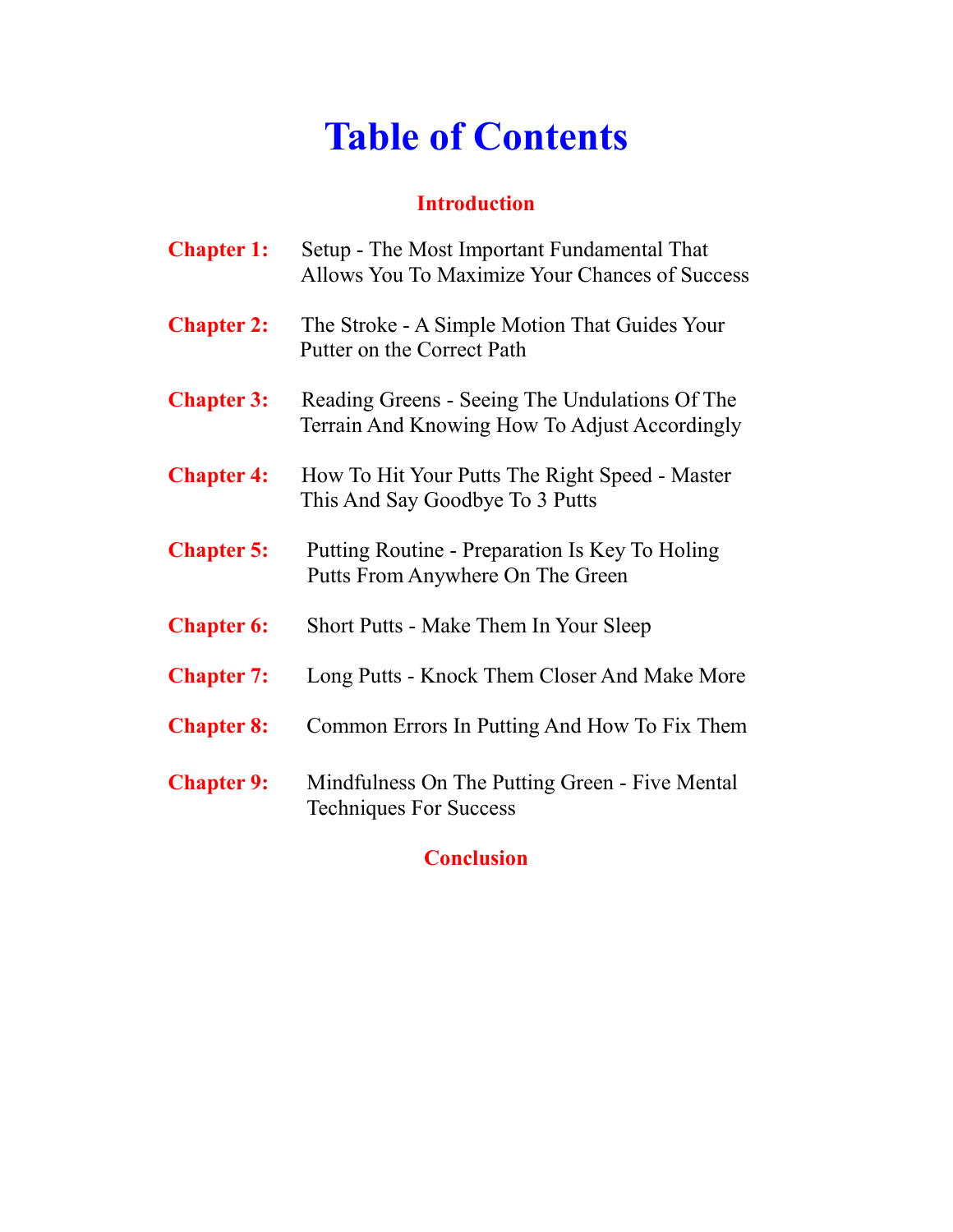### **Introduction**

Hello! Thank you for ordering your copy of the Putting Genius' Guide to Putting Like a Pro. I am confident you will be amazed at the putting concepts delivered to you throughout this book. Hopefully you will try all of my techniques and procedures I have outlined and discussed in this guide.

Not every chapter may be for you, say for example you already have a really good, solid putting grip. You may just want to skim this part in the chapter on the setup. Check to make sure you are doing the proper technique. You can then move on to the next chapter. Skip around if you like. The chapters are in order so they build on each other. But there are separate parts to the book that can be taken out and referred to by themselves without causing a problem.

By following my concepts and techniques in this eBook, you will become a great putter. A great putter is someone who putts well consistently. They know why they are putting well, but also, and maybe more importantly if they have a bad day of putting or lose their feel or touch, they know exactly how to fix their putting and get it back to where it should be. Now you will be able to do the same.

Golf is a great game that is meant to be enjoyed. It should be a break from real life, an escape, not an added stress or frustration. Good putting is a result of being calm and relaxed on the greens. Any extra stress or pressure you put on yourself will not be beneficial to you. Putting is such an important part of golf because focusing on improving this will allow you to lower your score the fastest. And that's what we all want, right?....**lower scores!** I haven't known too many golfers who don't want to shoot a lower score. Shooting low scores will make you feel wonderful. You'll be excited to come back and play again.

The goal I have for my readers is that they will learn to love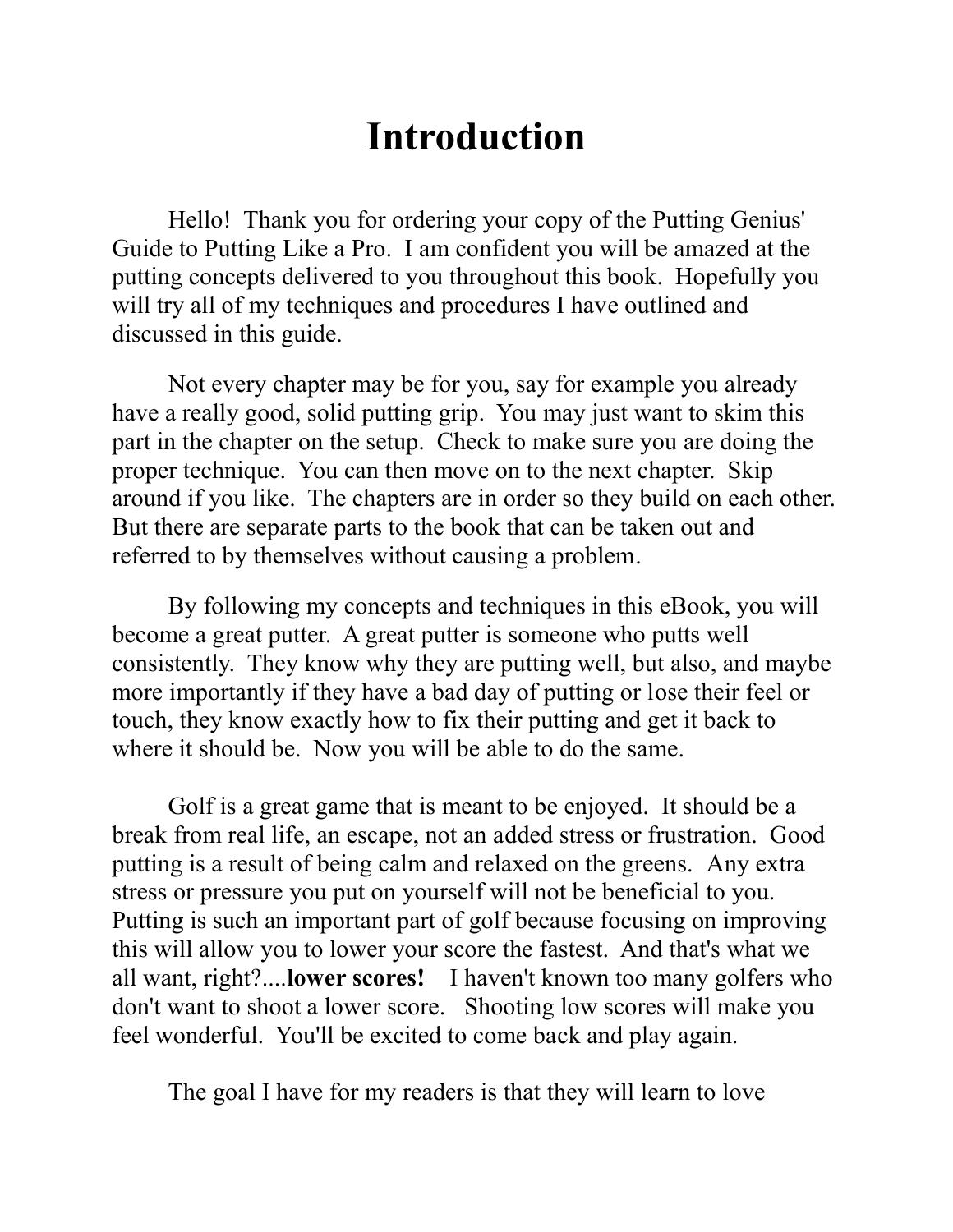putting and get excited about it. I love putting and I am excited every time I have an opportunity to putt, because the feeling of making putts is so much fun. And because I follow these techniques and fundamentals in this eBook, I know that I am going to make a lot of putts every time I play. So my confidence is high and I enjoy golf more because of my putting success. Here's to better putting! Have fun and enjoy!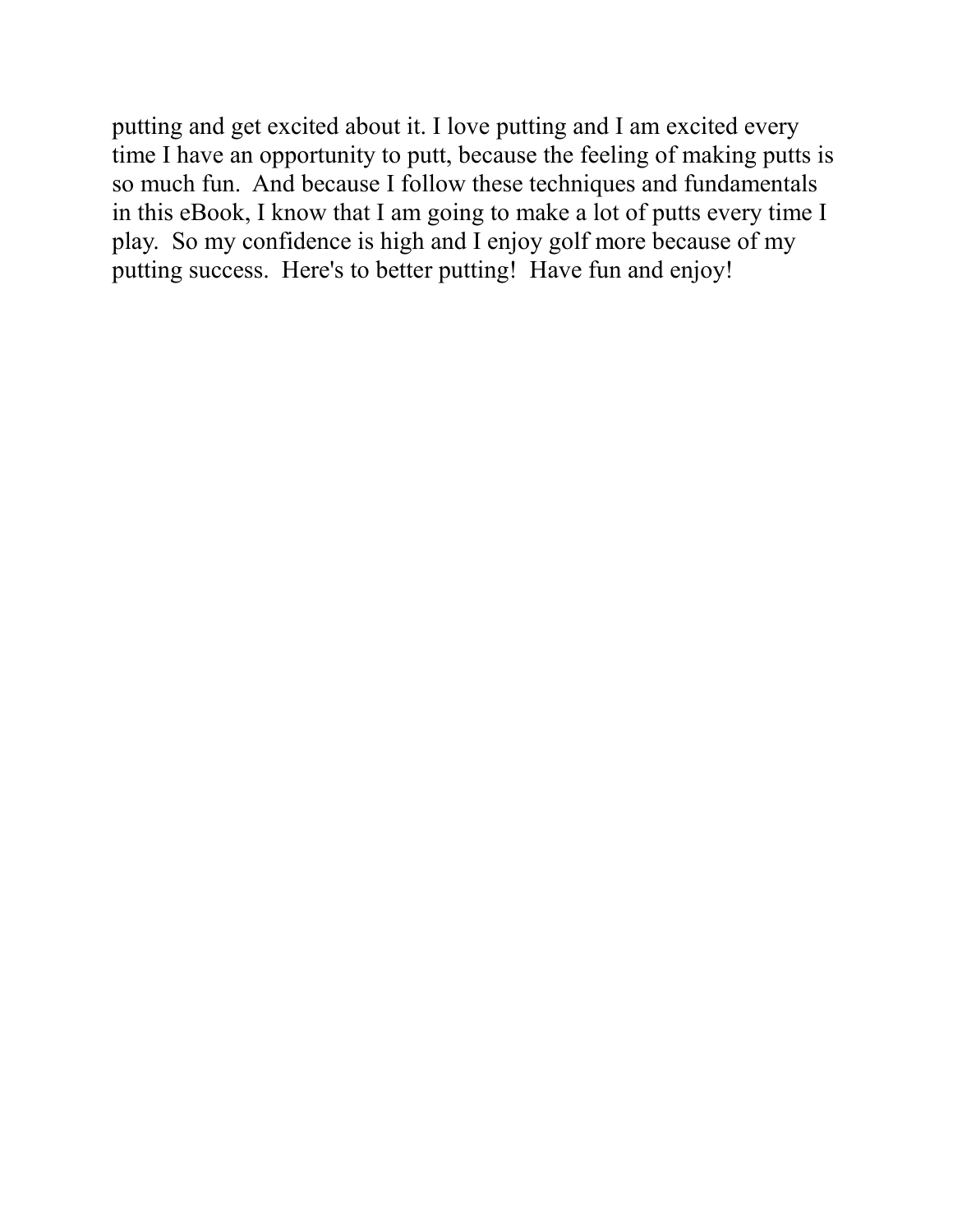# **CHAPTER 1: The Setup - The Most Important Fundamental that Allows You to Maximize Your Chances of Success**

### *The Grip*

A proper grip is essential to good putting. The key to a solid putting grip is to **hold the putter in the palms of your hands**. This means both your left palm and your right palm will be facing each other. A way to see how this should look is if you clap your hands together and hold them, notice your palms face each other. This is how your palms should be facing each other when placed on the putter grip. Also, your thumbs should both be pointing straight downwards, so that the lines between your thumbs and forefingers are also pointed straight down vertically and not on an angle.



**Grip pressure** should also be monitored because it is easy to grip the putter too tight when you are under pressure, especially in an important part of a match. So not too tight, but not too loose either. You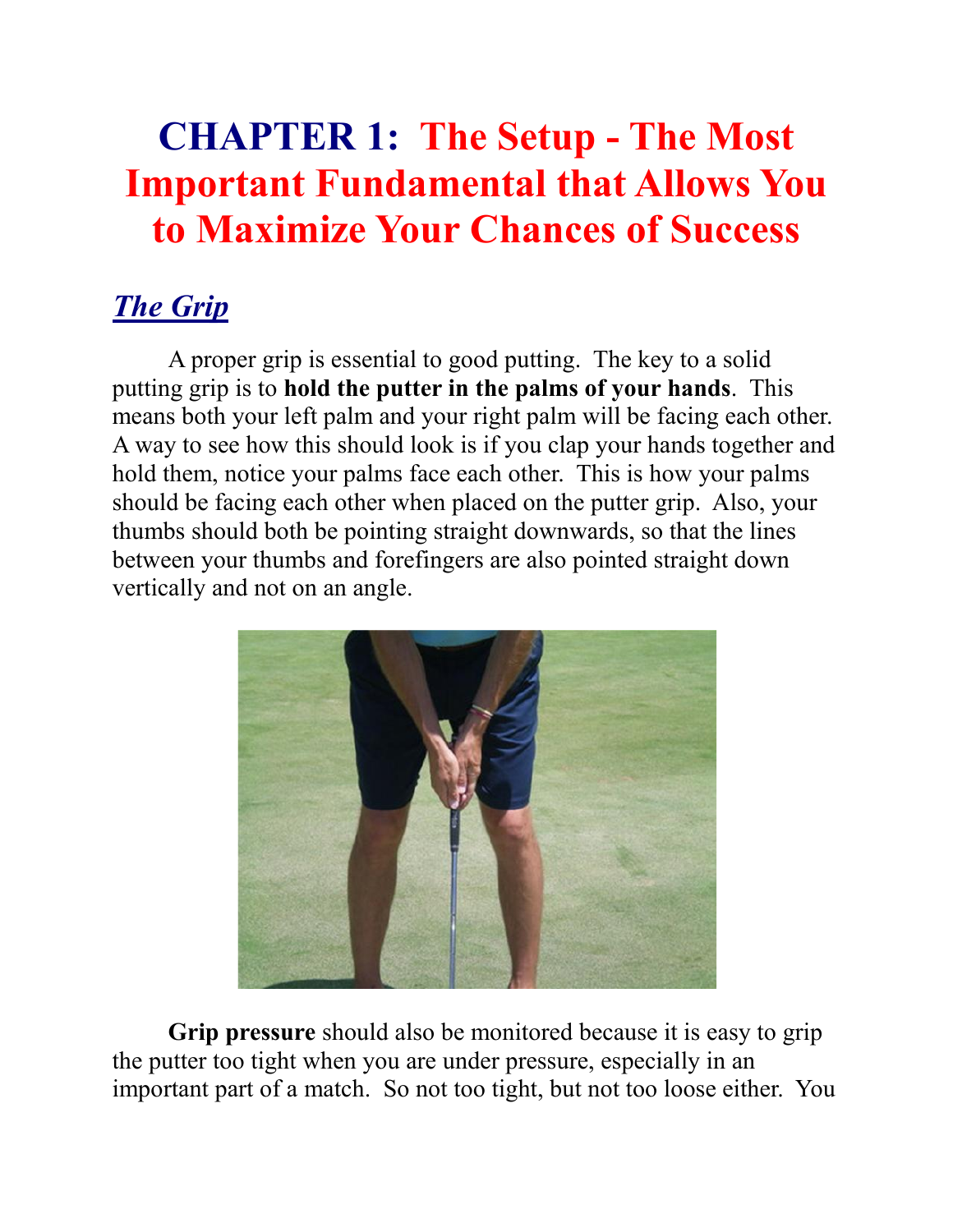want to feel as if there is a little lag in your putting stroke, sort of a little wiggle with the hands. This is NOT the same as your wrists breaking down. You don't want your wrists so stiff that there is no lag in the stroke, but you absolutely do not want your wrists breaking down in the stroke. Putting conventional and cross-handed, or left hand low, will both follow these same guidelines.

#### *Posture*

Posture is another key fundamental that needs to be correct for maximizing your chance of success on the putting green. If you watch the pros putt, you will see just about all of them keep their backs very rounded when standing over a putt. Basically, you should round your back so your head will end up directly over the ball. You want to keep your head down so your chin is tucked in. It is important to bend over like this when you putt, especially on shorter putts. If you have a long putt, it is okay to stand a little taller to help you see the line, but only as long as your eyes are still over the putt. **With your eyes over the ball, you are in position to see the line correctly**.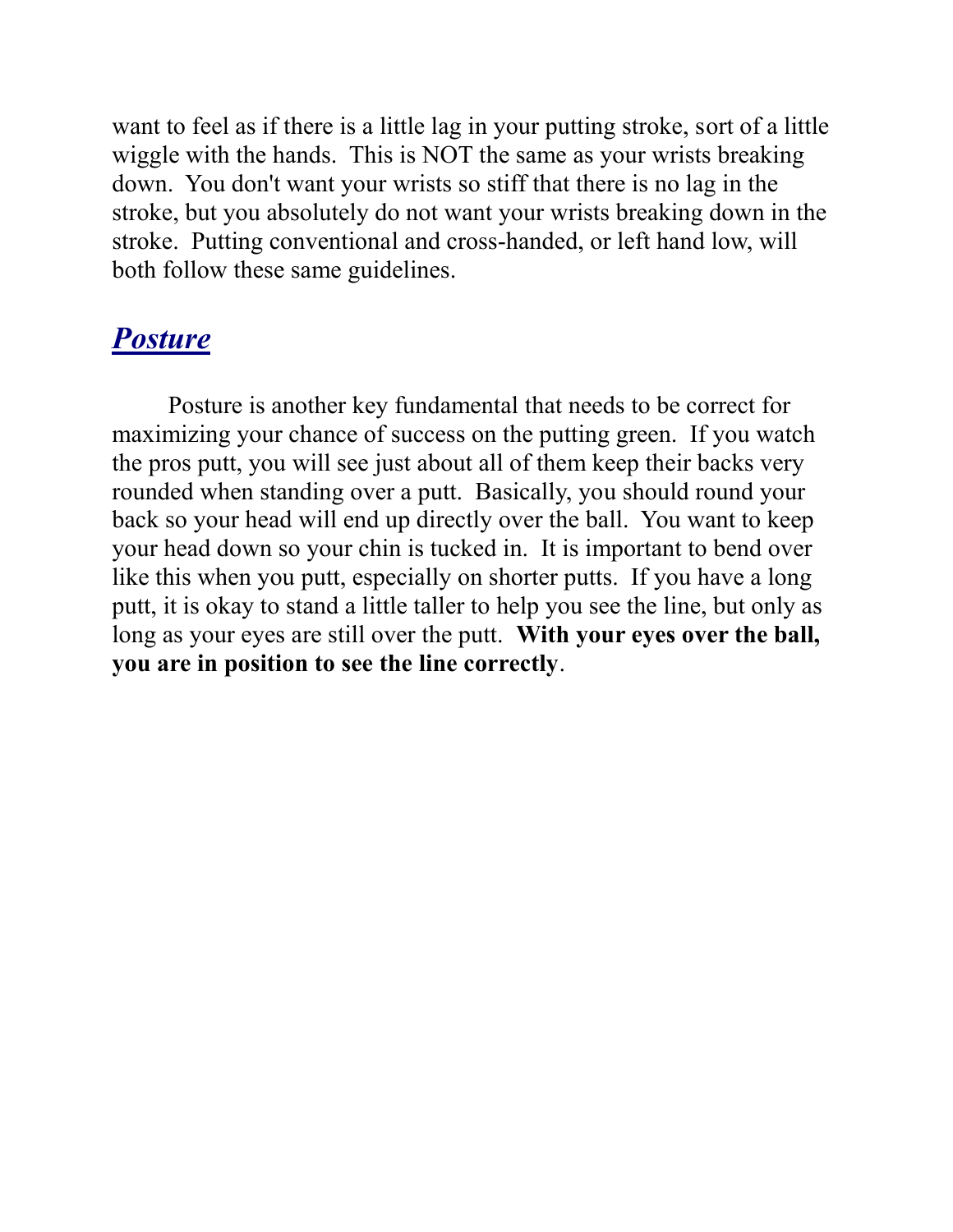

There is a drill you can do to make sure your eyes are over the ball when setting up. Simply hold another golf ball up to your left eye and drop it so it falls straight down. The ball should land on or hit some part of the ball you are addressing. If the ball falls too far in front of the other ball, you are leaning over too much and need to back up so there is a direct line going straight down between your left eye and the golf ball you are preparing to hit. If the ball you drop falls below or in front of the ball you are addressing, then you need to bend over more or get closer to the golf ball. Try this simple tip until you can drop the ball from your left eye and have it land directly on the golf ball below. Then you will know you are in perfect position to see the line accurately.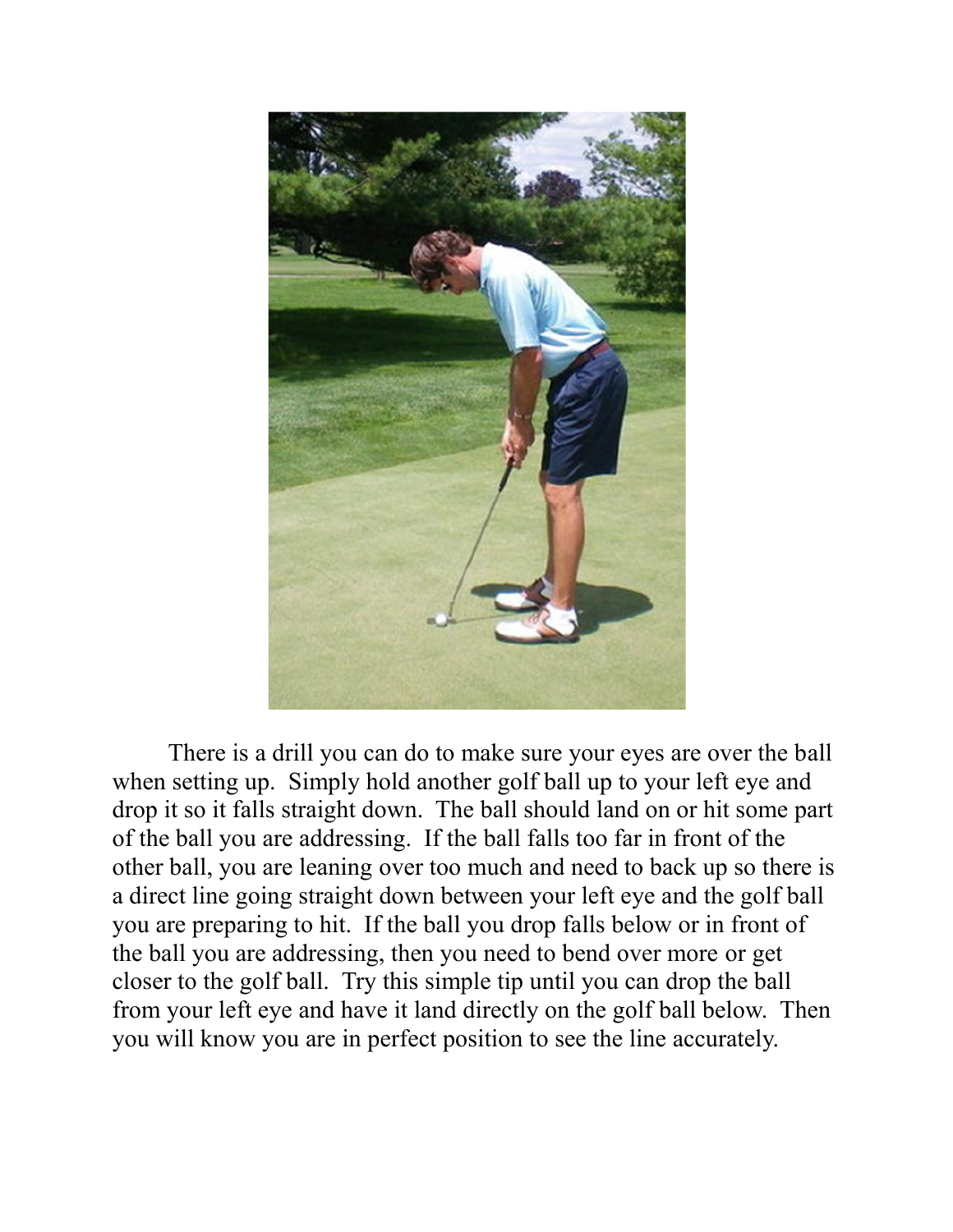### *The Stance*

The putting stance is somewhat personal preference. However, a good guideline is to have your feet shoulder width apart. A little less than shoulder width apart is okay though too. Once in a while, you will find a good putter with a wider than shoulder width stance. The important thing is that you are comfortable and you have a good solid base that will help you stay balanced and steady as you stroke your putts.

Now here is a little secret that has worked well for me and if you notice almost all the pros do this: You want to have 60% of your weight on your left foot or left side, and 40% on the right. Also, you want to tilt your spine just slightly to the right, still keeping your shoulders square to the target but your left shoulder will be a little higher than your right. This will help ensure a solid roll when the putter strikes the ball.

The putter will strike the ball on a slightly upward motion which will produce a pure roll and give you more chance of keeping your putts on line and holing them. (By the way, this is for the right-handed golfer. A left-handed golfer should do everything opposite, so it would be 60% of the weight on the right foot in the setup for a lefty, etc....)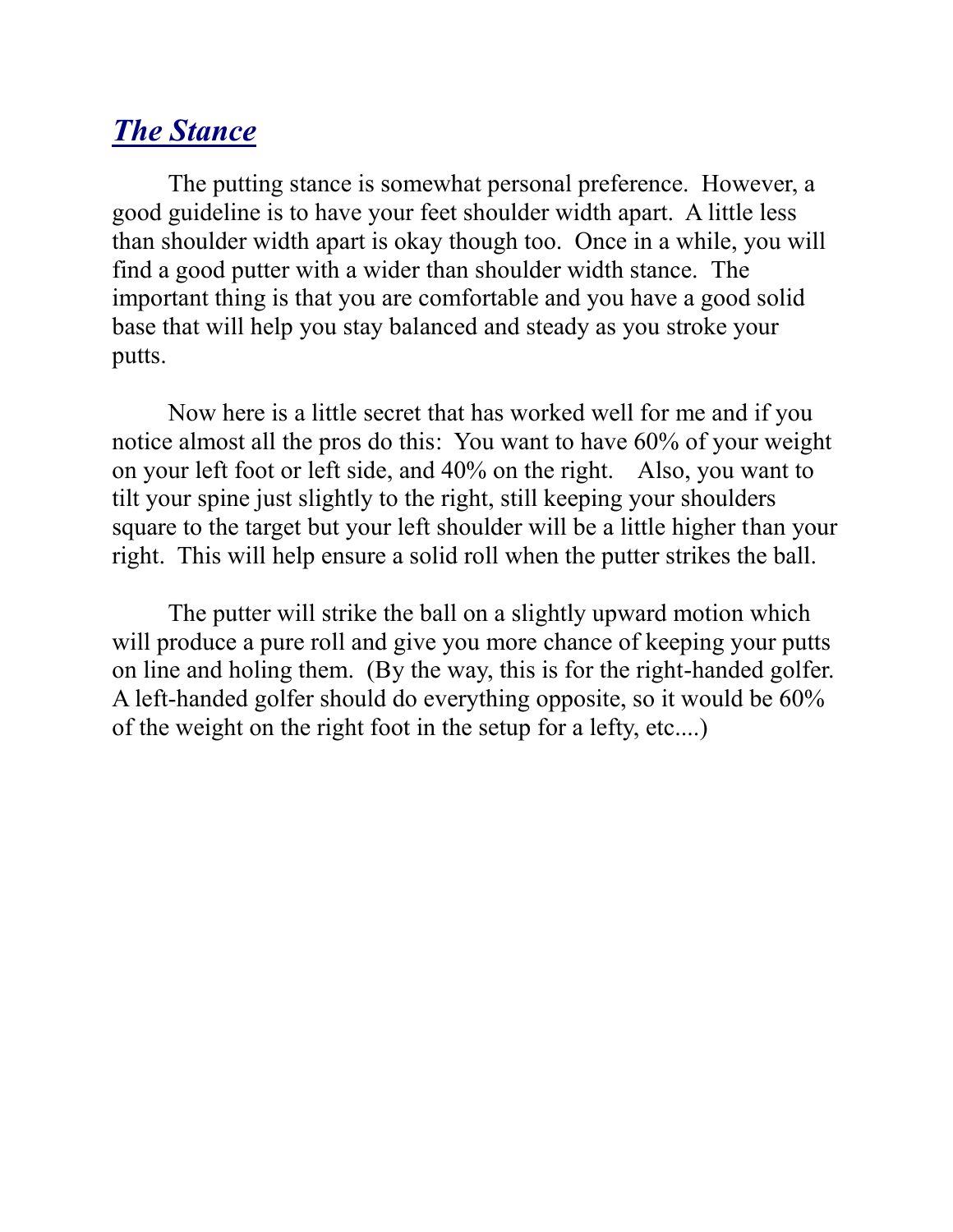

#### *Alignment*

Alignment is very important and a critical component of solid putting. Your feet, shoulders, and hips all need to be lined up square to the target. The putter face needs to swing in a straight back and through manner, and if say your shoulders are open, but your feet are square, your putter will almost always go off line in your stroke. The only way you can make putts with alignment errors is to compensate in your stroke which will never make you a great putter. So first make sure your feet are square to your line. A simple way to check this is lay a club down in front of your putt and parallel to the line of your putt. This will make it easier to check that your feet are square. Everything needs to be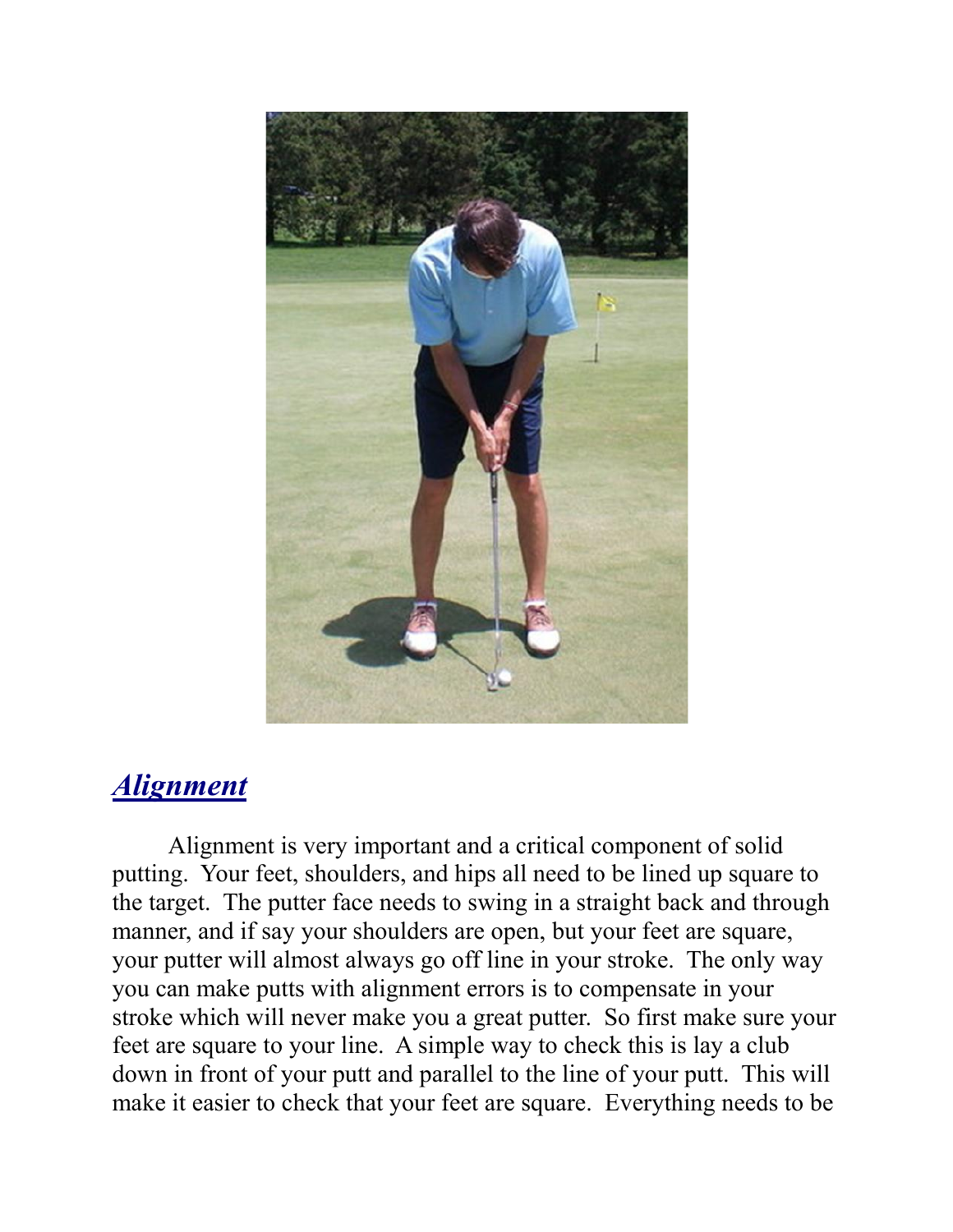square and parallel to your line. Your forearms also need to be parallel to your target line. Basically, I should be able to come up from behind your line and hold a club up across your forearms. This club should be parallel to the target line. Misalignment of the forearms is a very common mistake for many golfers. A golfer will get their feet, hips, and shoulders square to the target line, but their forearms are not. If your right forearm is in front of your left forearm, you will tend to pull your putts. If your left forearm is too much in front of the right forearm, you will tend to push your putts. Someone with a conventional putting grip is more likely to have the right arm too much in front of the left arm. If you are putting with a cross-handed grip, or left hand low, it is more common for your left arm to be too much in front of your right one.

There is a good drill to do to make sure your forearms are parallel at the setup. If you putt with a conventional grip, with the right hand low, and you are pulling your putts I recommend putting some balls left hand low. This is only a drill. You don't need to actually putt this way if you don't want to, it is just helpful to do this for a little while on the practice green to get a feel for where your forearms should be. Then take the feel of having your forearms lined up correctly and go back to your normal grip. **Getting your forearms lined up parallel to your target line as well as the rest of your body is a huge secret key that will have you stroking your putts perfectly on your intended line.**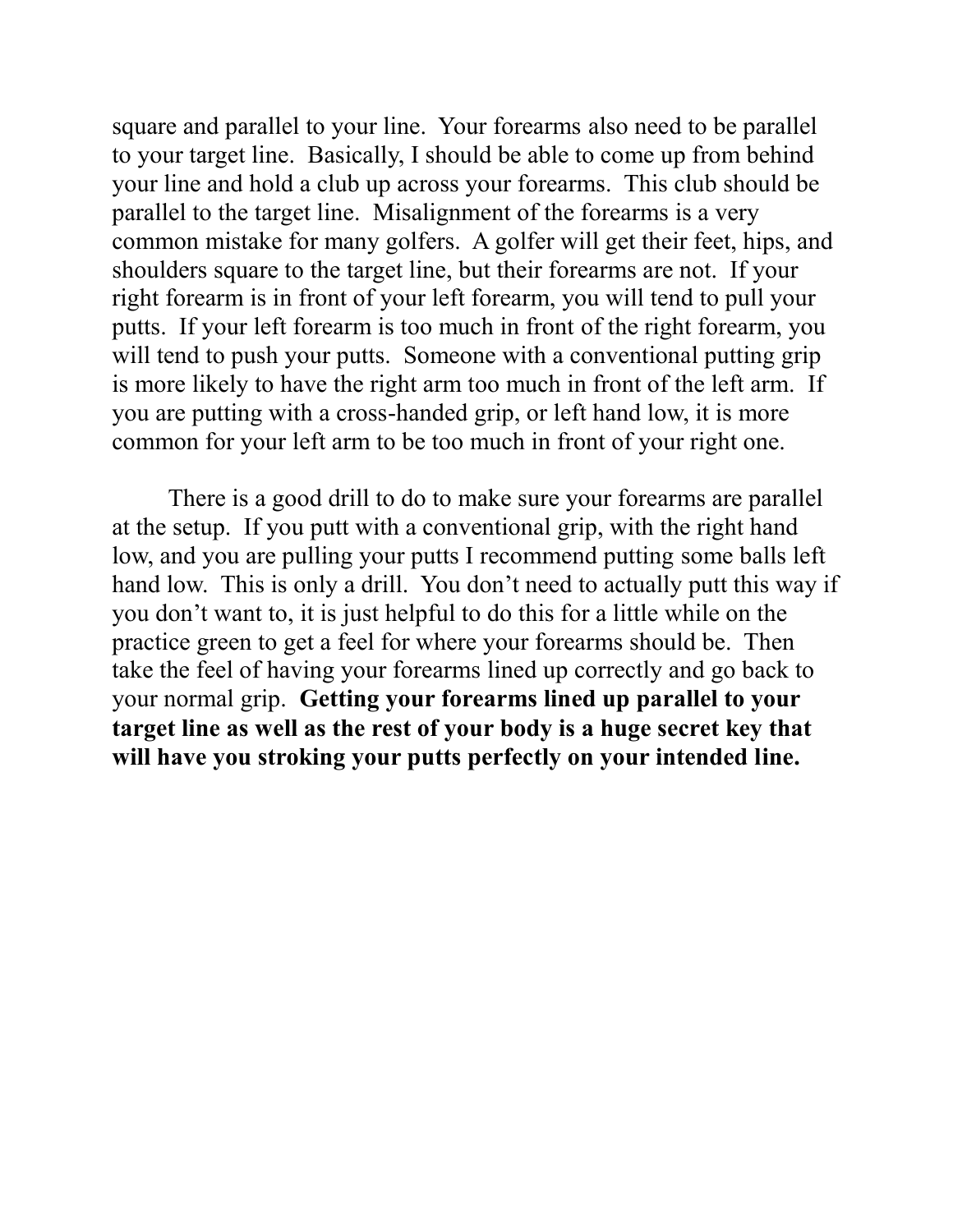# **Chapter 2: The Stroke - A Simple Motion that Guides Your Putter On the Correct Path**

Visualize a triangle between your hands, arms, and shoulders as you grip your putter. This triangle should stay the same from the point of address to all the way through your backstroke and follow through of your putt. These three components of your body all work together, and they work best when they work together. The motion of the putting stroke is a simple rocking of your shoulders, and your arms and hands will just follow along. Do not try to manipulate any part of your arms or hands during the stroke. You want to take your hands out of the stroke and make sure you are not trying to hit at the ball. The putting stroke should be nice and smooth and the ball just gets in the way. There is no "hit" going on in the putting stroke.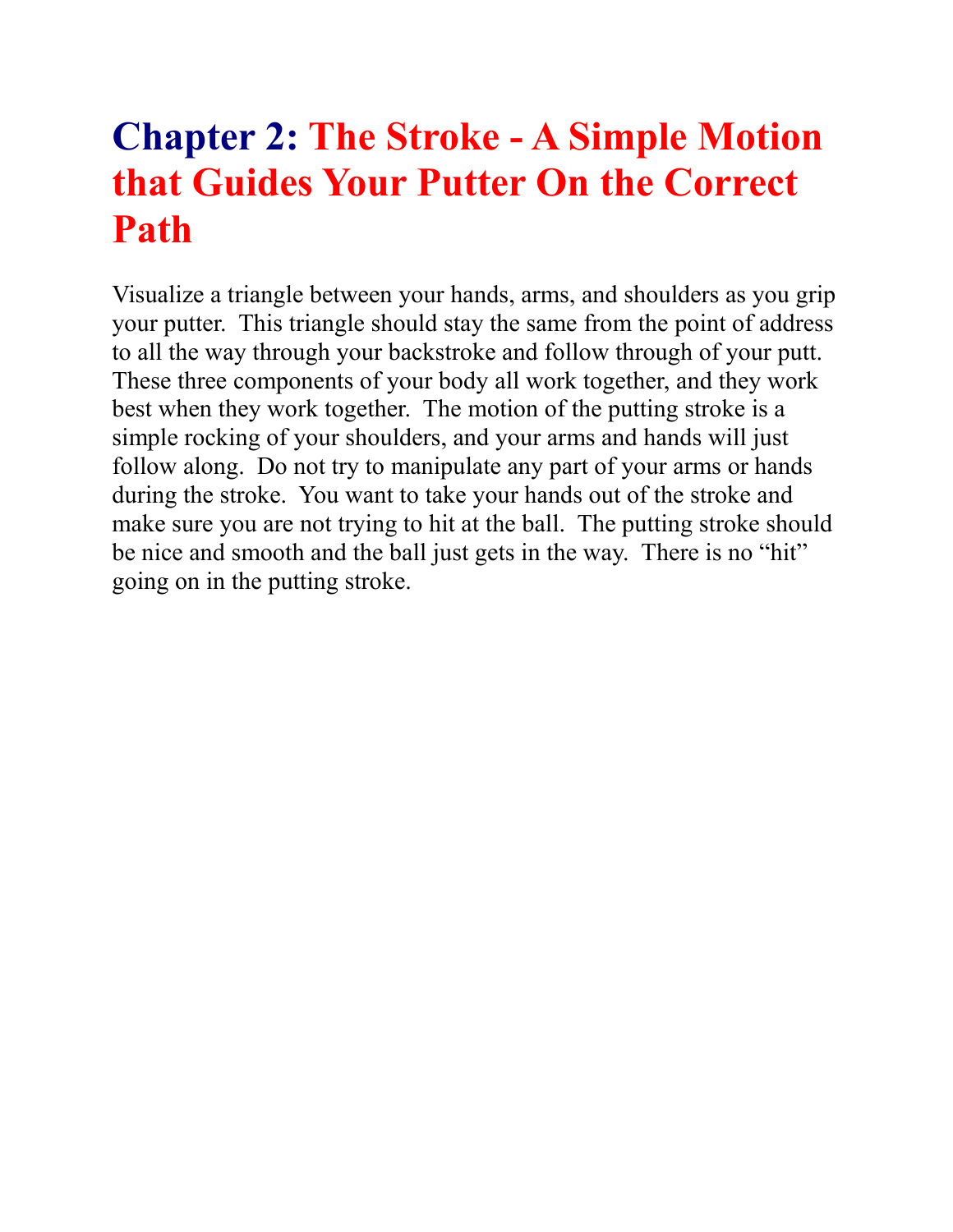

The above picture shows a proper backstroke with the putter. You can notice how the hands, arms, and shoulders form a triangle shape and are working together as one unit.

The picture below shows a proper follow through stroke with the putter. Notice how the hands, arms, and shoulders work together here as well.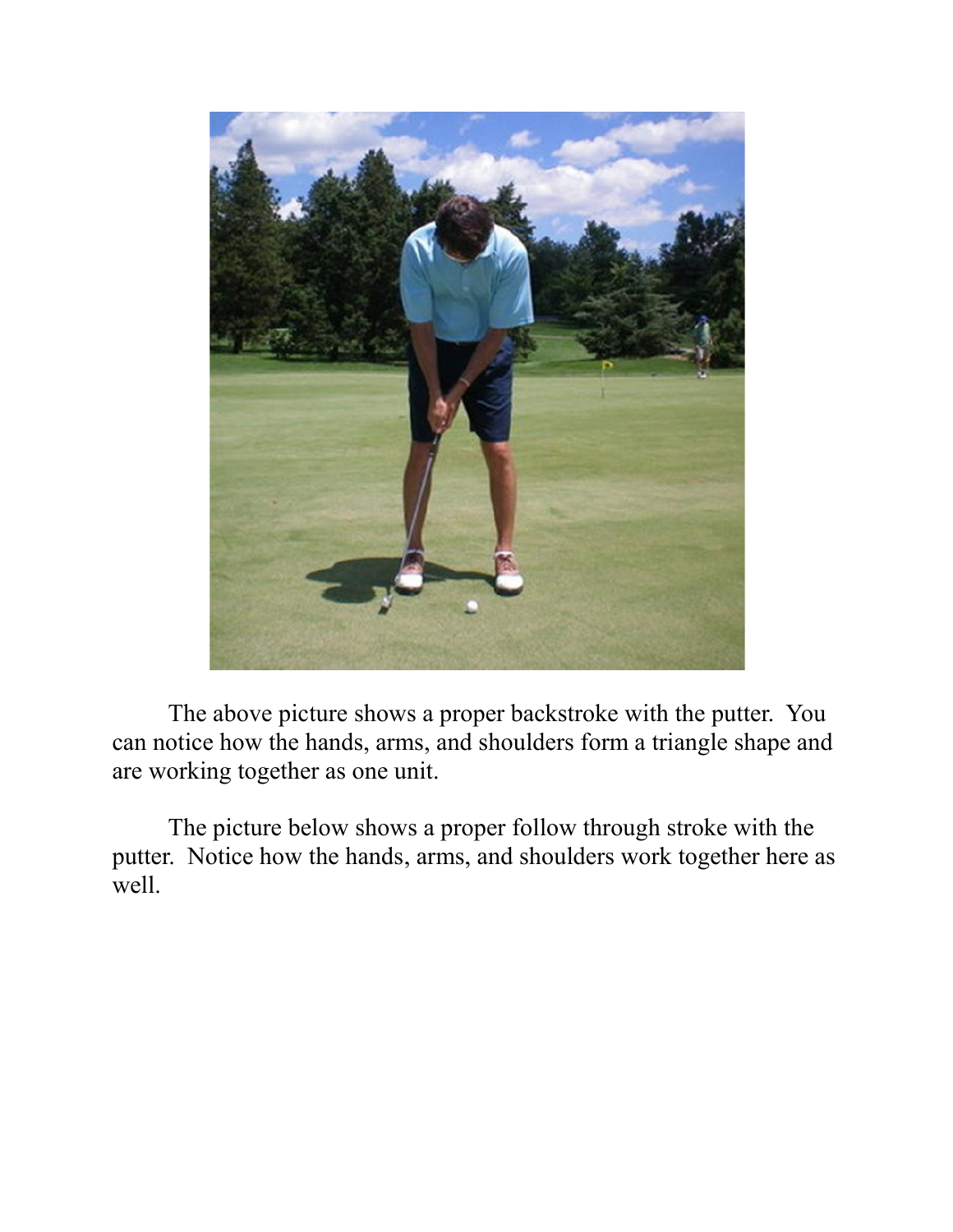

One thing that is very important in the putting stroke is that you follow through and accelerate through the putt. I would even recommend having your follow through be slightly longer than your backstroke at least as a drill on the practice green or in your putting routine. This will ensure a solid roll on the ball. You also want to keep your putter face nice and low to the ground. A common error is to lift up the putter high in the follow through. This is very bad because you will put extra spin on the ball which will lead to poorer contact and less consistency. When you stroke your putts, you want to keep your body very still, especially your head. Head movement during the stroke will cause the putter to go off line, so make sure you keep your head still. **TEMPO**: Maintain the same tempo back and through the stroke. You want to make sure your backstroke tempo is the same as the follow through.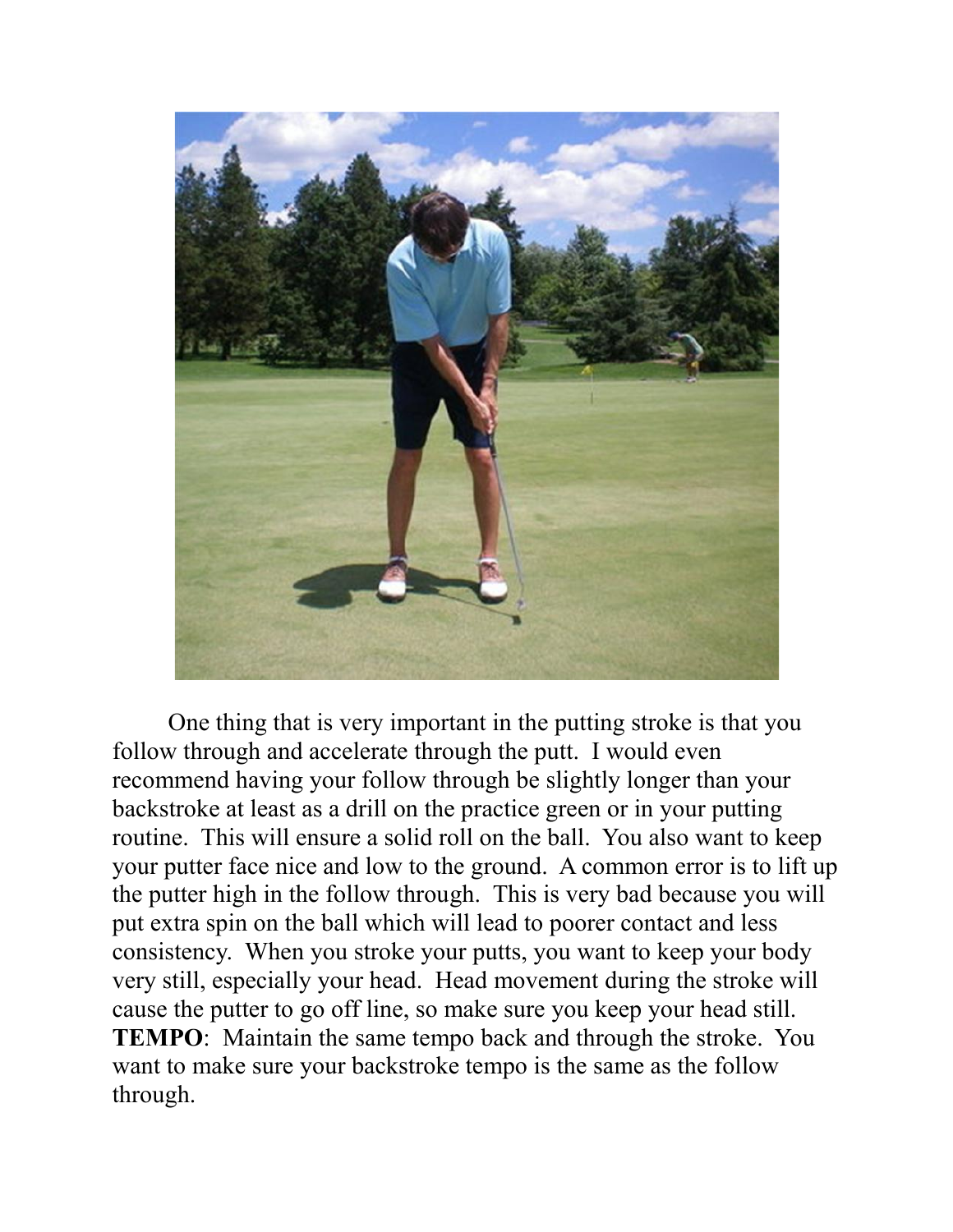# **CHAPTER 3: Reading Greens - Seeing the Undulations and Knowing How to Adjust Accordingly**



Green Reading is a skill that most good putters are able to do pretty well. There are some key points and a process you can go through on each green to help you read your putts well and give your putts the best chance of going in the hole.

First, as you are approaching the green, take a look at the whole green and notice the slopes, the high, and the low points that are there. **Your golf ball will always break towards the lower points of the greens.** It is important to get a good look and feel for what the whole green does in terms of the slopes, especially the parts of the green near your putt. Particularly, notice any water hazards and/or bunkers around the green. These will usually be placed near the lower areas, which means your ball generally will break in the direction of the hazard. The ball will tend to break towards the water if there is any. Noticing any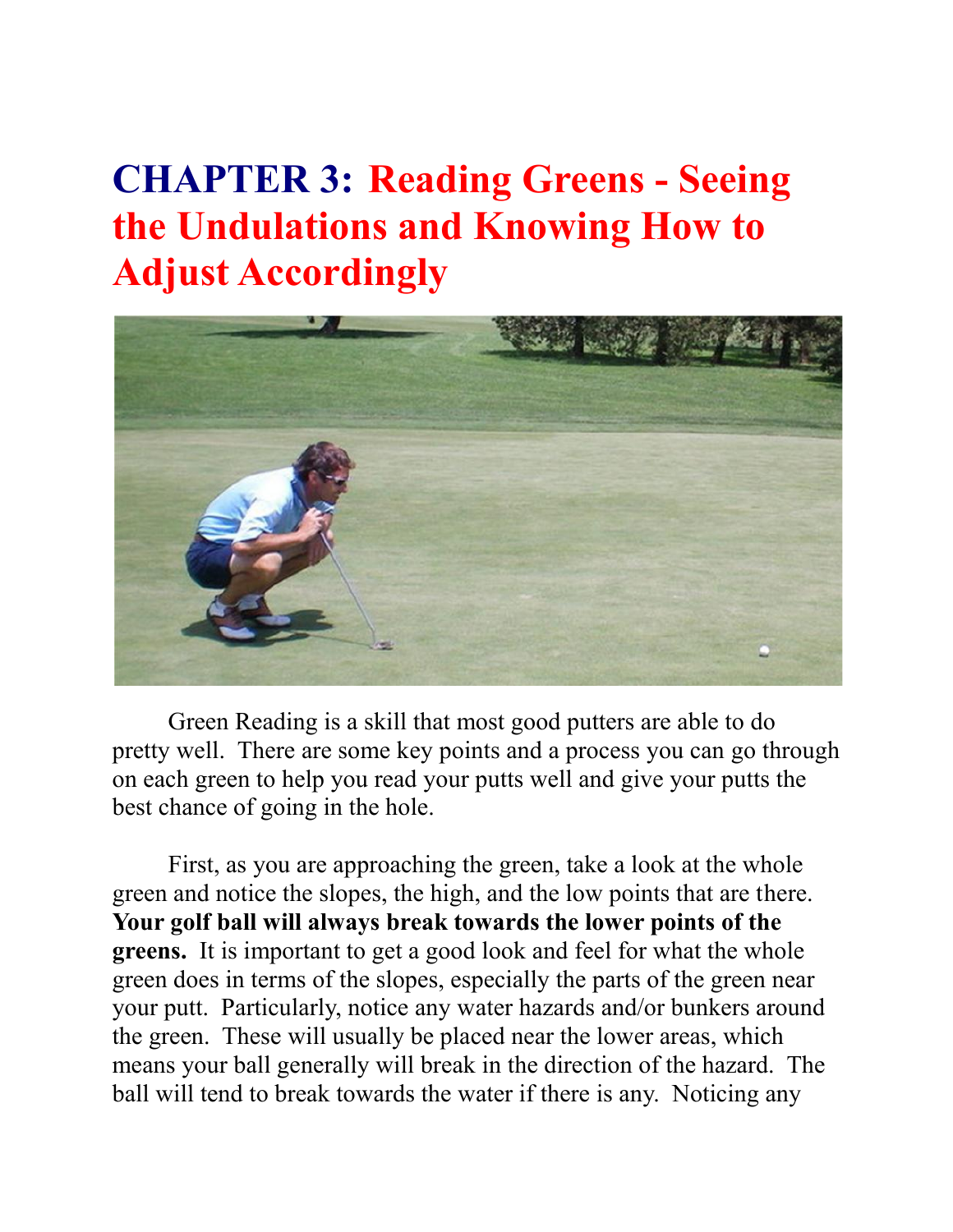hazards will help you determine the low sections of the green. Then you can make your decisions accordingly about how your putt will break.

Secondly, you should look at your putt from both sides of the hole. It is very helpful to walk around your ball to the other side of the hole and check out the line from the opposite side. This may seem time consuming, but you can actually start reading your putt while your other playing partners are getting ready and hitting their putts. This will help speed up play while also allowing you to gather all the necessary information. **Read your putt from both sides of the hole, but the most accurate read will come from whichever side is lower. Make your final decision on the break and the line from this spot.**

Finally, you must determine how hard you are going to hit your putt. This is because **speed helps determine break**. This means that your ball will break more or less depending on how hard you hit your putt. If you hit your putt too hard and too far past the hole, you will be doing what is called "putting through the break". If you do not hit the putt hard enough, it will break more. So the harder you hit your putt, the less it will break. One helpful tip is if you are having a bad day putting, just try to focus on hitting your putts the right speed. If you hit your putts the correct speed, the ball will have a much greater chance of going in the hole. And if you miss a putt, but hit it the proper speed, you're only going to have a tap in left for your next putt.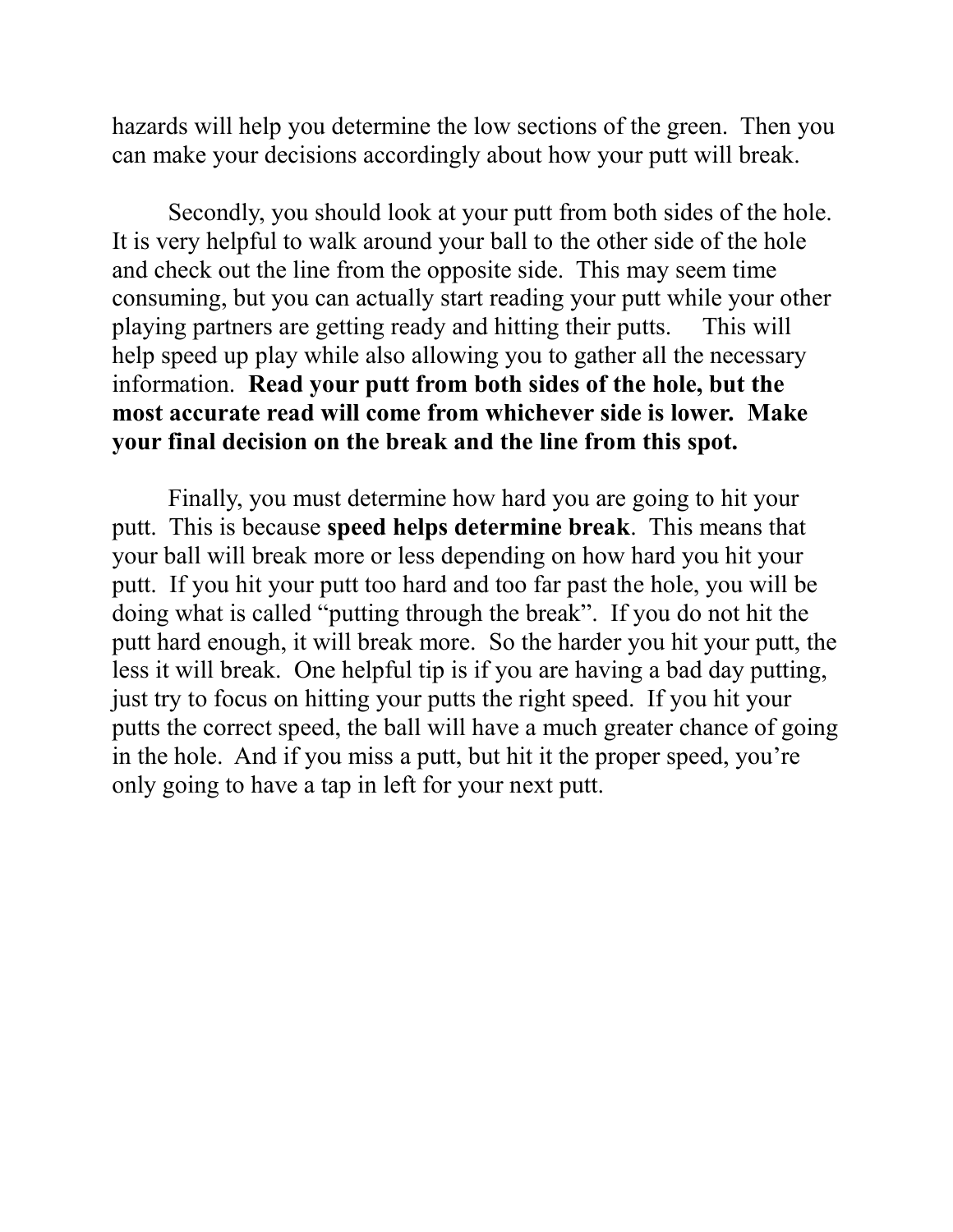### **Chapter 4: How to Hit Your Putts the Right Speed - Master This and You Will Say Goodbye To 3-Putts**

Hitting your putts the proper speed is an essential element of good putting. A golfer who can hit his or her putts the right speed will do two things. First, they will make more putts. And second, they will nearly eliminate chances of three putting. Having a long putt and knowing that you are going to at least two-putt is a very comforting feeling. Typically, I like to see players get their ball to the hole on every putt and not leave their putts short. It is true that 100% of short putts do not go in. But having said that, eliminating three putting is an essential part of being a great putter. So on a downhill putt, you do need to be cautious and if you leave a long downhill putt a couple of inches short, it is still a good putt. You want to hit your putt hard enough so it doesn't go more than a couple of feet past the hole. That way you are pretty much assured you can make a putt under two feet, those should be routine tapins.

Getting the right speed is the most important part of putting in my opinion. It can be a huge asset to a golfer if his or her speed is accurate. You can make a putt if the speed is correct and if the line is slightly off, because the ball may still have a chance to fall into the cup. But if the line is correct and you hit your putt too far past the hole, it will not go in because you hit it through the break. Also, if you do not hit the putt to the hole by leaving it short but the line is correct, it will also not go in. So the bottom line is that proper speed is crucial to successful putting.

#### *How to Feel the Speed*

Having a feel for the speed starts with your pre-putt routine. When you are making your practice strokes, I recommend looking at the hole.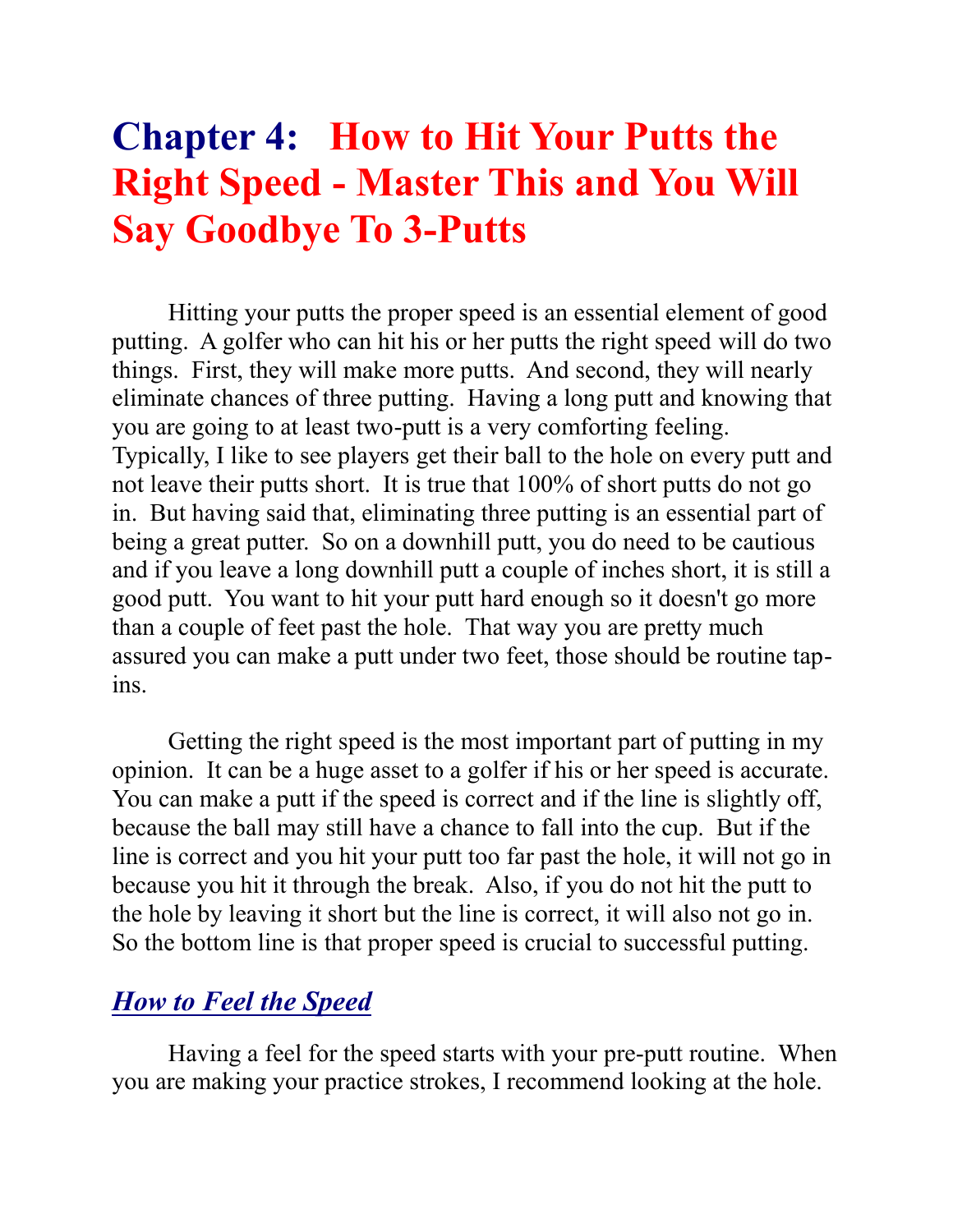This will help your subconscious mind to gage the speed that you need to hit your putt. Also, make your practice strokes the same way you will stroke your putt. Keep the rhythm consistent. That way, you decide on your speed before you hit your putt. Then all you have to do is address the ball and hit your putt with the same stroke you just made. You have already made your decisions on the speed before you are over the ball. That alone is a big help because what happens to many golfers is they make a couple of unfocused practice strokes and then when they address the ball and are over their putt, they try and decide at the last second how hard to hit the ball. This is a mistake that can easily be fixed. Making any last minute decisions while standing over the golf ball will never help a golfer execute as best as he can.

If you have a long putt, 40-50 feet or more, have the flag tended even if you can see the hole. During your routine, look at the top of the flagstick, then look at the hole, then look back up at the top of the flagstick again and then back at the hole. Then hit your putt. I guarantee this will make a difference in your judging of the distance of long putts.

On really long putts, say over 40-50 feet, there is a two step process you can use to really nail down the right speed. First, simply walk to the halfway point between you and the hole. Then make some practice strokes from that halfway point to the hole, feeling the speed as if that were the length of your putt. Next, walk back to your ball and make some practice strokes feeling the speed from your ball to the halfway point. Now, just combine the two practice strokes together, the one from the ball to the halfway point plus the one from halfway to the hole. That is how hard you should hit your ball, the feel of the two practice strokes which will be one long stroke.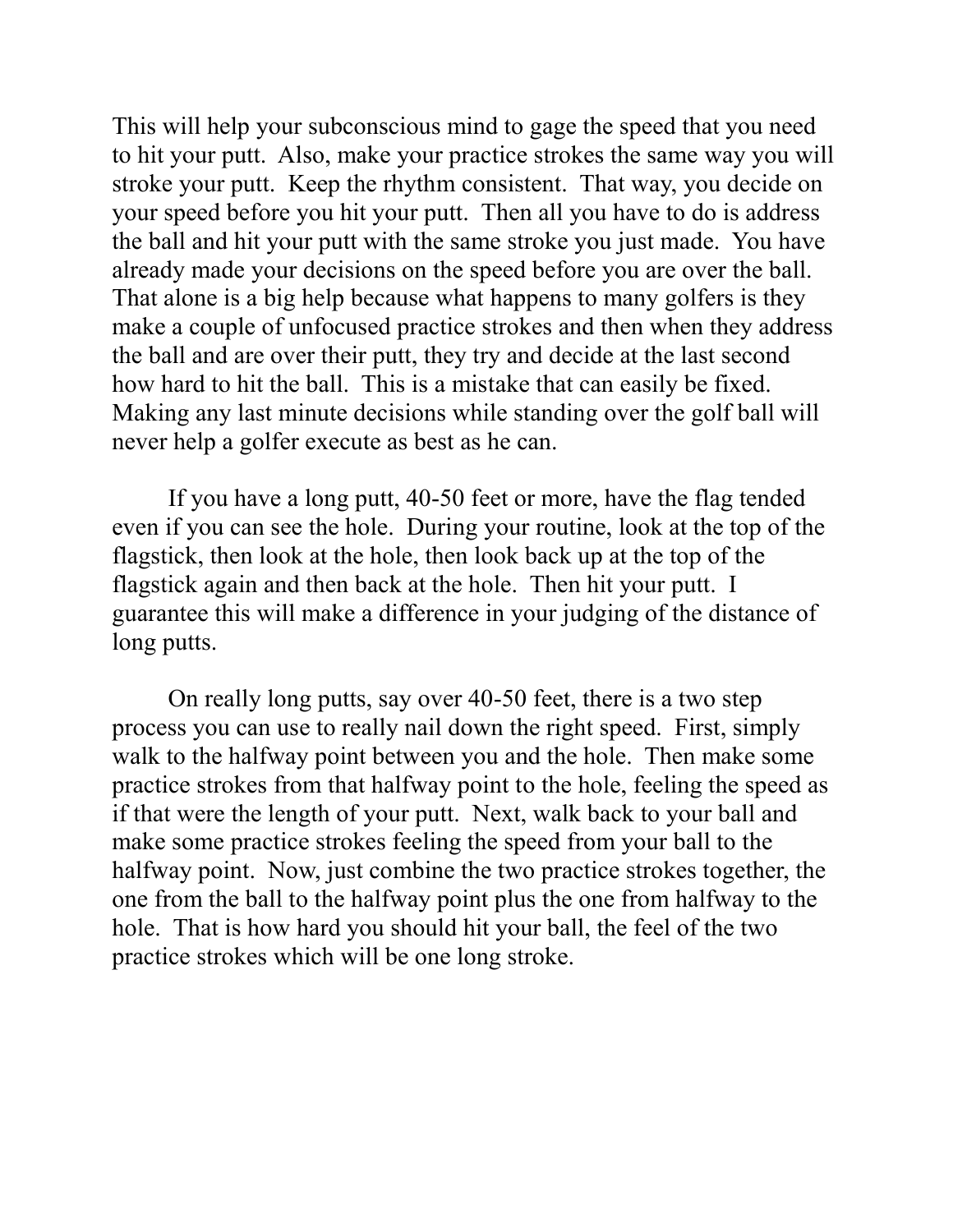# **Chapter 5: Putting Routine - Preparation is Key to Holing Putts From Anywhere on the Green**

### *Practice Strokes*

It is very important to make your practice putting strokes the same way you make your actual putting stroke. So many times, I will see a player make a couple big long strokes without any purpose and without much focus, and then try to make their actual putting stroke the proper length. This is a waste of practice strokes. Quality practice strokes will be the same length, rhythm, and pace that your actual stroke will be. You want to make your decision on the feel of your stroke before you hit the ball. Then, all you need to do is copy your practice stroke. This takes any last minute indecision out of the putt. You've already decided on the line and on the speed before you hit your putt. Never decide anything while you are putting or while standing over the putt. This will not lead to positive results.

You want to take in all the slopes and contours of the green and the area of your putt before you address the ball. A good time to do this is when your other playing partners are putting. Walk around the hole and look at your putt from different angles. Make all your decisions before you step up to the ball. The final decisions about the speed can be made while you are making your practice strokes. The line is decided before you are over the ball. So your decision is made on the line of the putt and the speed you are going to hit it. Stick to that decision even if the putt looks different when you are standing over it. If you really see something different while over the ball, take a step back and re-evaluate your read if need be.

**\*\*Key Point**: Make your decision on how hard you are going to hit the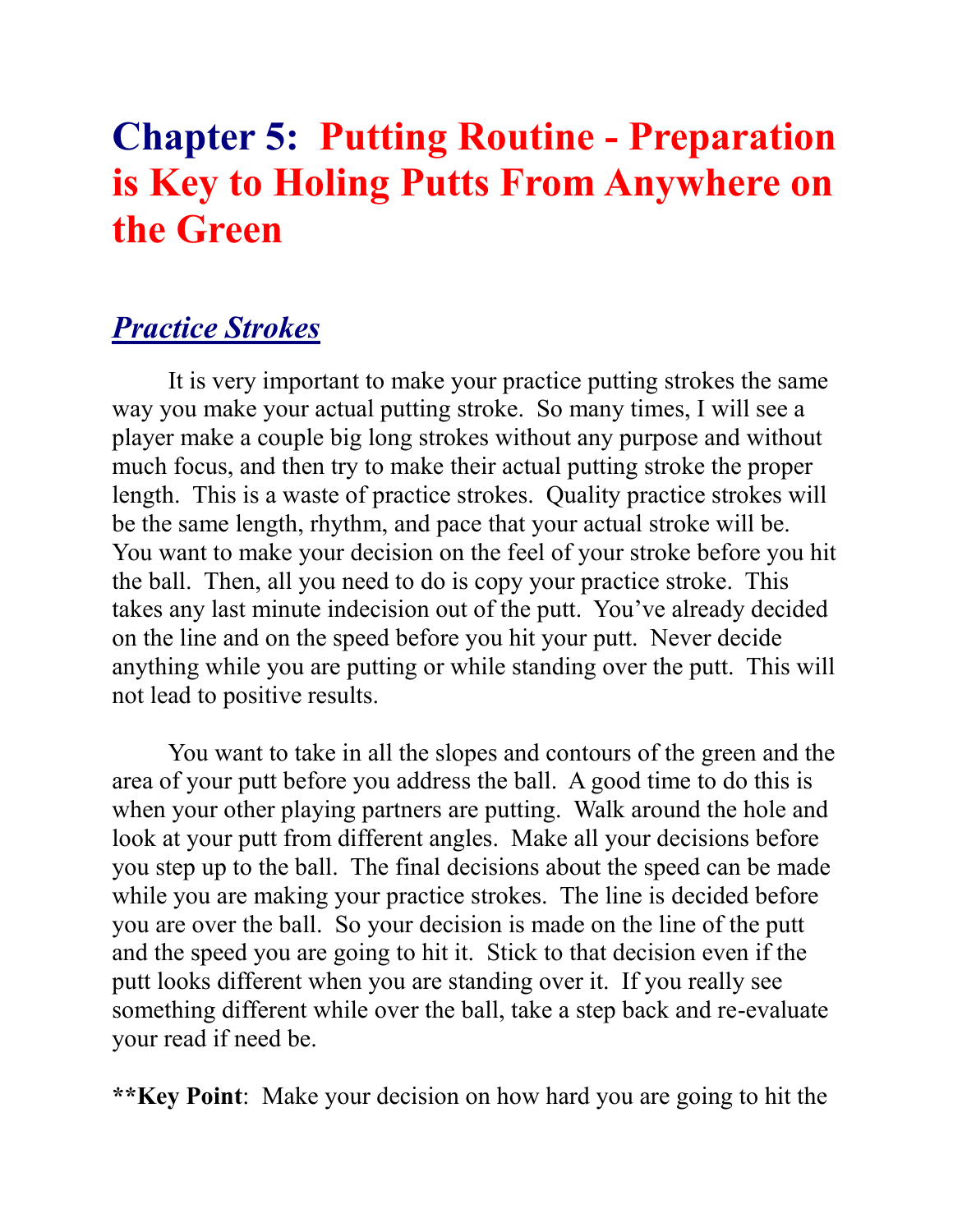ball and then stick to it no matter what. Do not change your mind while over the ball. **You will make far more putts because of being decisive than you will changing your mind at the last minute because you think you are seeing something different.** Remember that the best reads are from behind the ball and on the other side of the hole. Often, what you see from over the ball will be a distortion. So trust your judgments on the information gathered and hit the putt knowing you made your best effort. All the work is done before you hit the putt, actually stroking the ball is then the easy part. You just have to commit and trust your decision.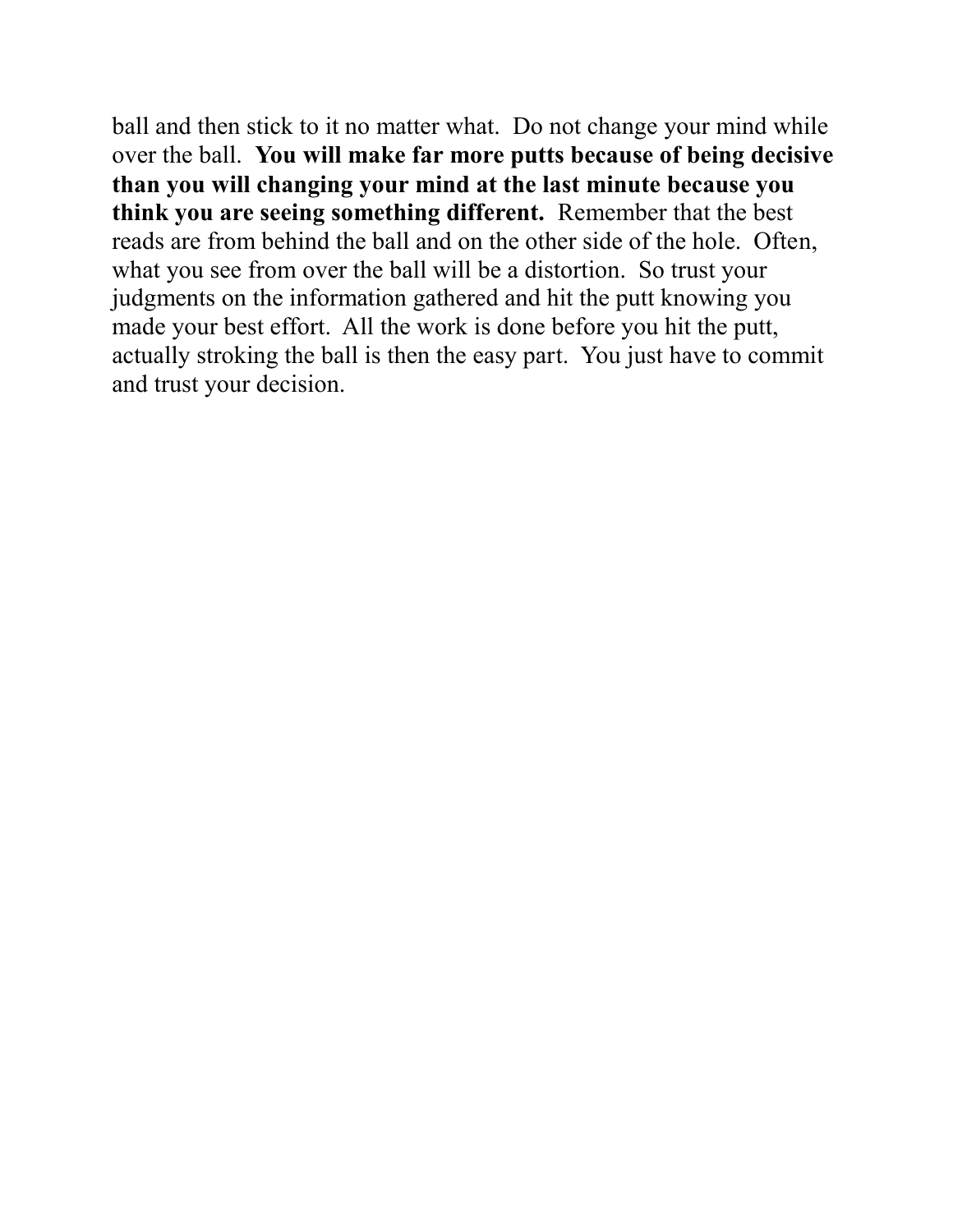# **Chapter 6: Short Putts - Make Them in Your Sleep**



#### *Overcome the Yips Forever 4 keys that will make you a master of short putts*

**1. Keep Your Head Down**. Many amateurs will look up too soon after they hit their putts. This causes problems in your stroke and will throw the putter off line. There is no need to look at the ball after you hit it. Practice keeping your head down a little longer and you will make better, more consistent strokes. I make my students hit their short practice putts and then count to two before they look and see if they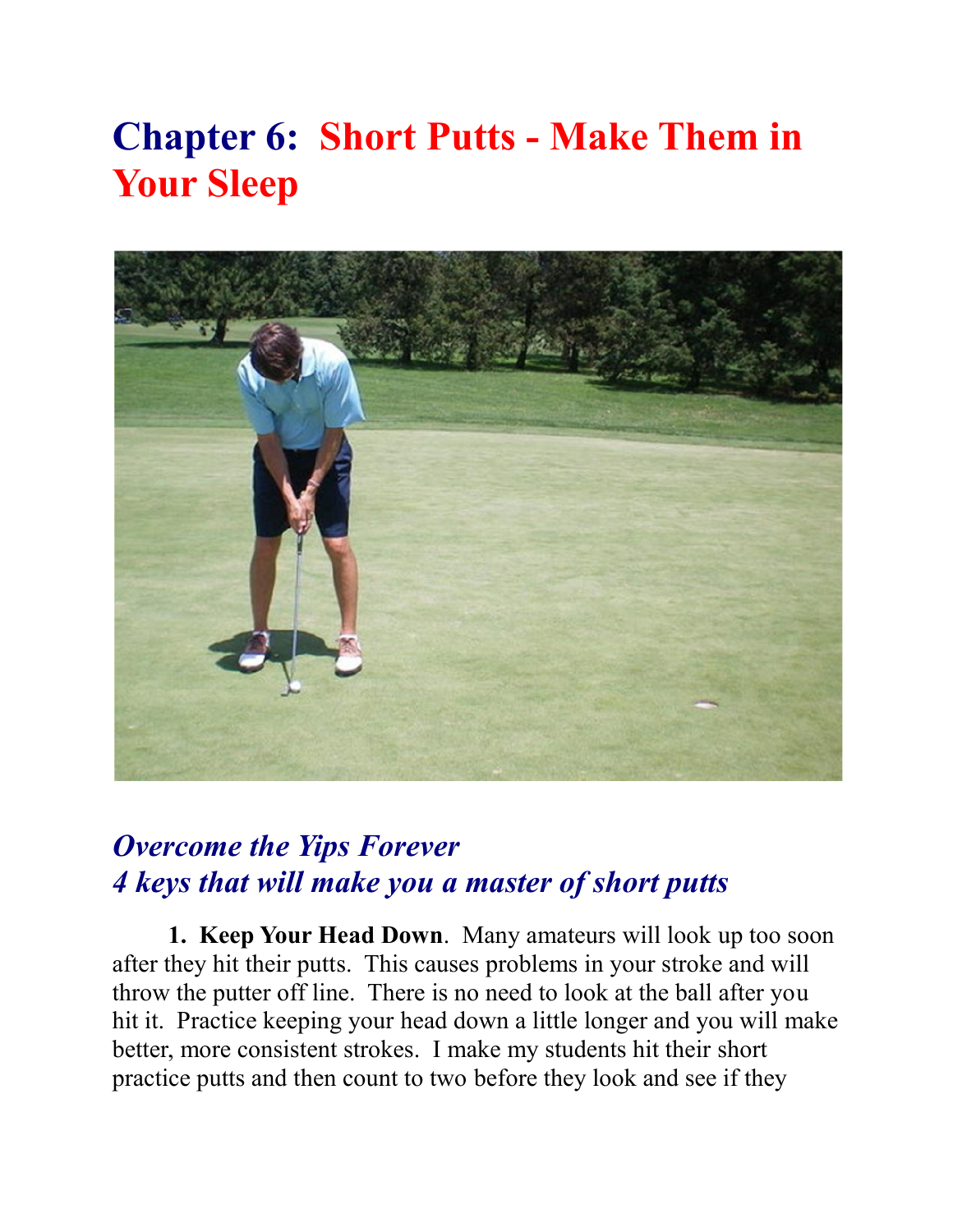made it. This trains them to keep their head down and not to peek early.

Golfers will tend to want to peek more on short putts because they are anxious to see their result, if they've made the putt or not. Unfortunately, moving your head too quickly before you've completed your stroke will actually alter the stroke and cause it to get offline. You'll make way more short putts by learning to keep your head still and waiting a couple of seconds before looking to see if you've made them or not.

**2. Keep Your Left Wrist Firm**. A very common problem in putting is that the left wrist breaks down after impact. This will be especially detrimental to short putts. Keep you left wrist firm throughout the stroke. This will also help to ensure solid contact with the ball and create a consistent roll. Also, a firm left wrist will help keep your stroke on the right path. So many times people come to me asking for help on their short putting and the first thing I tell them is to keep their left wrist firm through impact. It works probably 80% of the time without me even watching their stroke. They try it and come back and tell me that it worked and they can't believe I knew that was their problem without even watching them.

**3. Extend Your Follow Through**. Deceleration is a big problem in short putting. People think they don't need to hit the ball hard because it is a short putt. Instead of shortening your follow through, shorten your backstroke. Make sure you follow through and extend the putter towards the hole. This will really help you too knock in your short putts and makes them seem easy.

**4. Keep the putter head low to the ground throughout your stroke**. This will help ensure a solid roll. Raising the putter up high in the air, especially on your follow through, will put an unwanted side spin on your ball and cause it to move off line.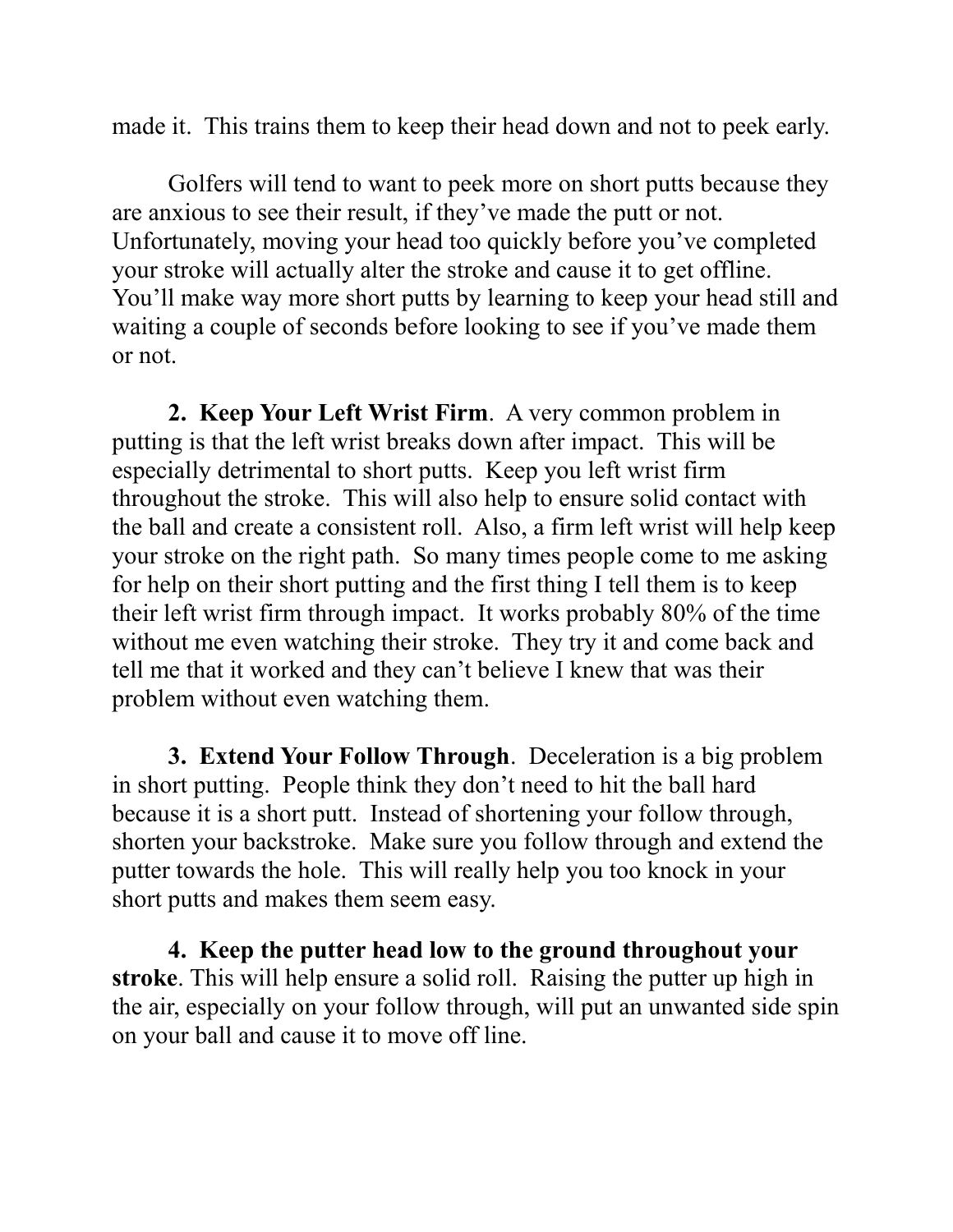# **Chapter 7: Long Putts - Knock Them Closer and Make More**

### *Eliminate 3-putting*

Obviously, with long putts, it's crucial to get your speed right. The last thing you want to do is leave yourself a 4-5 footer coming back because you either blew your first putt past the hole or didn't get it to the hole.

On long putts, it can be very helpful to have the flagstick tended. When someone is tending the flag for you, look at the top of the flagstick and then at the hole as you are preparing to hit your putt. This will help your mind naturally gage the distance needed to hit your putt the right speed. Feel the distance with you practice strokes. This will help you hit your actual putt the right distance.



Pay attention to slopes, uphill, downhill, etc. Make sure you take the slopes into account in your routine and while you are gathering the information on your read.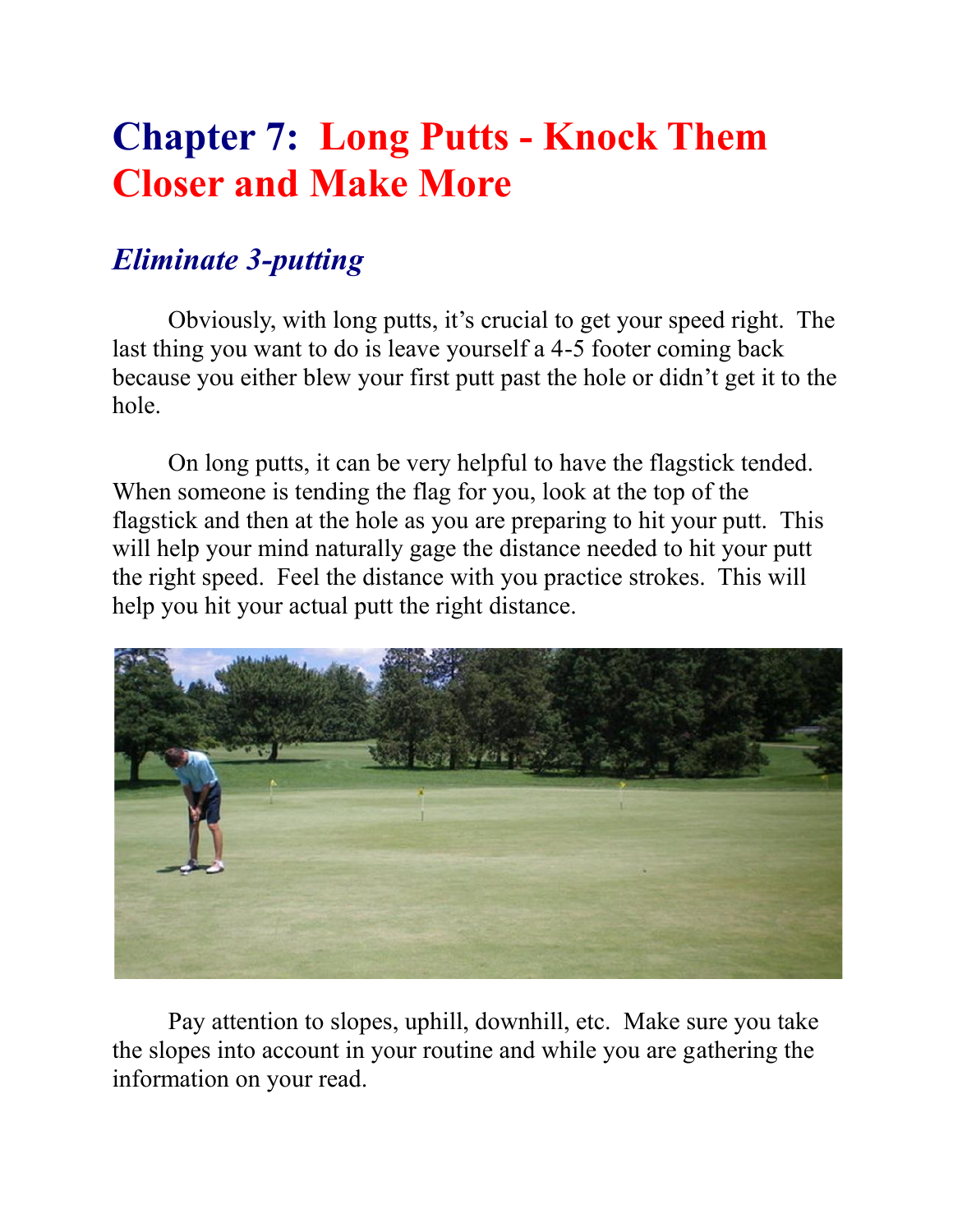On really long putts, as I mentioned this earlier, you can pick a distance halfway between you and the hole and actually go to that spot and make a practice stroke of how hard you would hit the ball from that spot to the hole. Then walk back to your ball and make a practice stroke feeling the speed to the halfway point between you and the hole. Finally, just combine the two strokes and make one long stroke that will hit your putt the full length all the way to the hole.

There is a practice routine you can use on the practice green to develop a good feel of the proper speed. Pick a spot of the fringe and move back so you are 10 feet away from the fringe, but facing it. Take 3 golf balls and simply roll them towards the spot you picked with the goal of trying to get them as close to the edge of the fringe as possible. Then repeat this process, but the second time do it with your eyes closed. You will start to notice a sharper, more improved feel and ability to judge the speed of how fast the greens are rolling. The next step is the take your putter and go to the same spot 10 feet away from the fringe. Putt to it using the 3 golf balls while trying to get as close to the edge as possible. Then repeat that again by putting the 3 balls but close your eyes while you are putting. Then use this same routine but move back to 30 feet and even as long as 50 feet. Watch how well your judging of the correct speed improves. This is a very helpful warm-up and practice technique that will allow you to feel the speed really well and can help you adjust quicker to different greens of different speeds.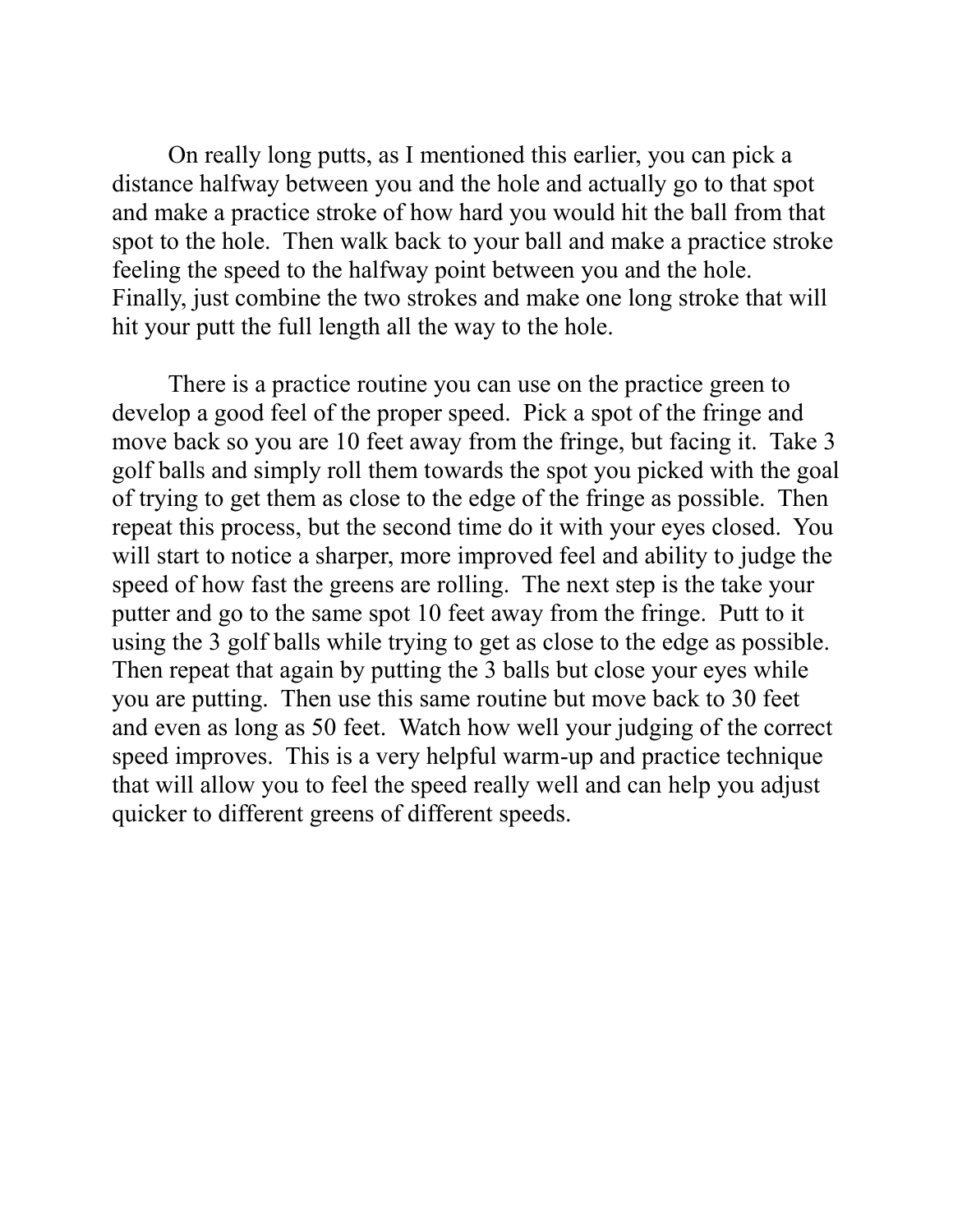# **Chapter 8: Common Errors in Putting and How to Fix Them**

**Wrists break too much, especially left wrist**. This error in your putting stroke will hurt you the most on short putts as it will throw your ball off your target line and make it difficult to make putts.



 **Too much head movement**. Even the pros monitor this. The night before the final round of the 1999 US Open, Payne Stewart's wife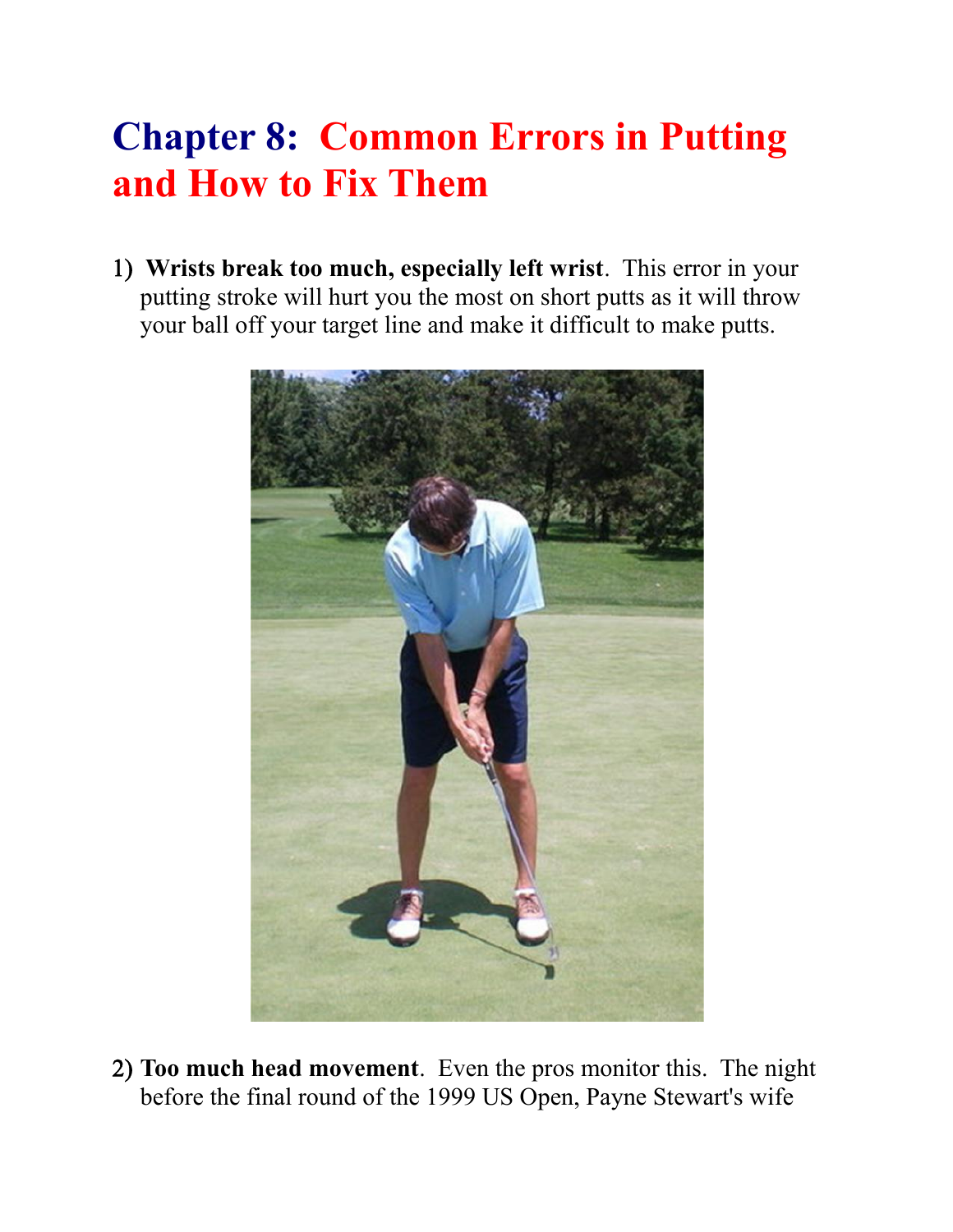noticed in a video that his head had been moving a little bit while he was putting. He kept his head still in the final round and he putted more solidly which led to him winning the tournament.

 **Misalignment**. Remember to check your alignment of not only the putter face, but your shoulders, feet, hips, as well as your forearms in the setup. Improper alignment will cause you to miss putts or have to compensate in your stroke which will not make you as consistent.



 **Lifting the putter head up high in the follow-through**. The picture above demonstrates the error of lifting the putter up too high in the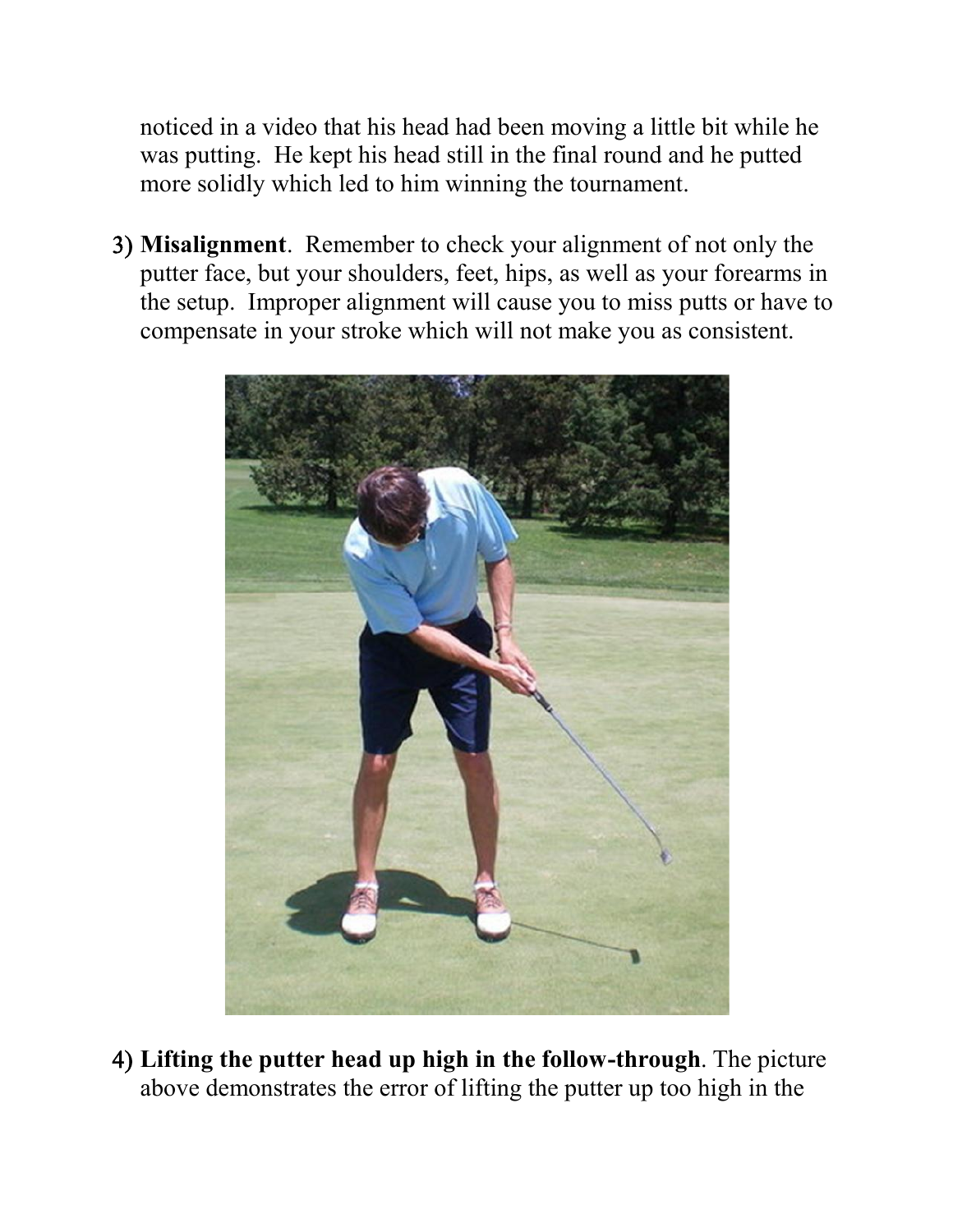follow through. Not keeping the putter head low to the ground throughout the stroke will put unwanted sidespin on the golf ball. Feel the putter staying low to the ground on both your backstroke and your follow through.

#### **5) Too Much Body Movement**.

Keep Your Feet Firmly Planted on the Ground. Keep your head down. Make your stroke while maintaining good balance and keeping your body steady. Remember, it's your shoulders that are primarily initiating the stroke, there is no need for extra excess body motion. Your lower body should stay quiet in the putting stroke.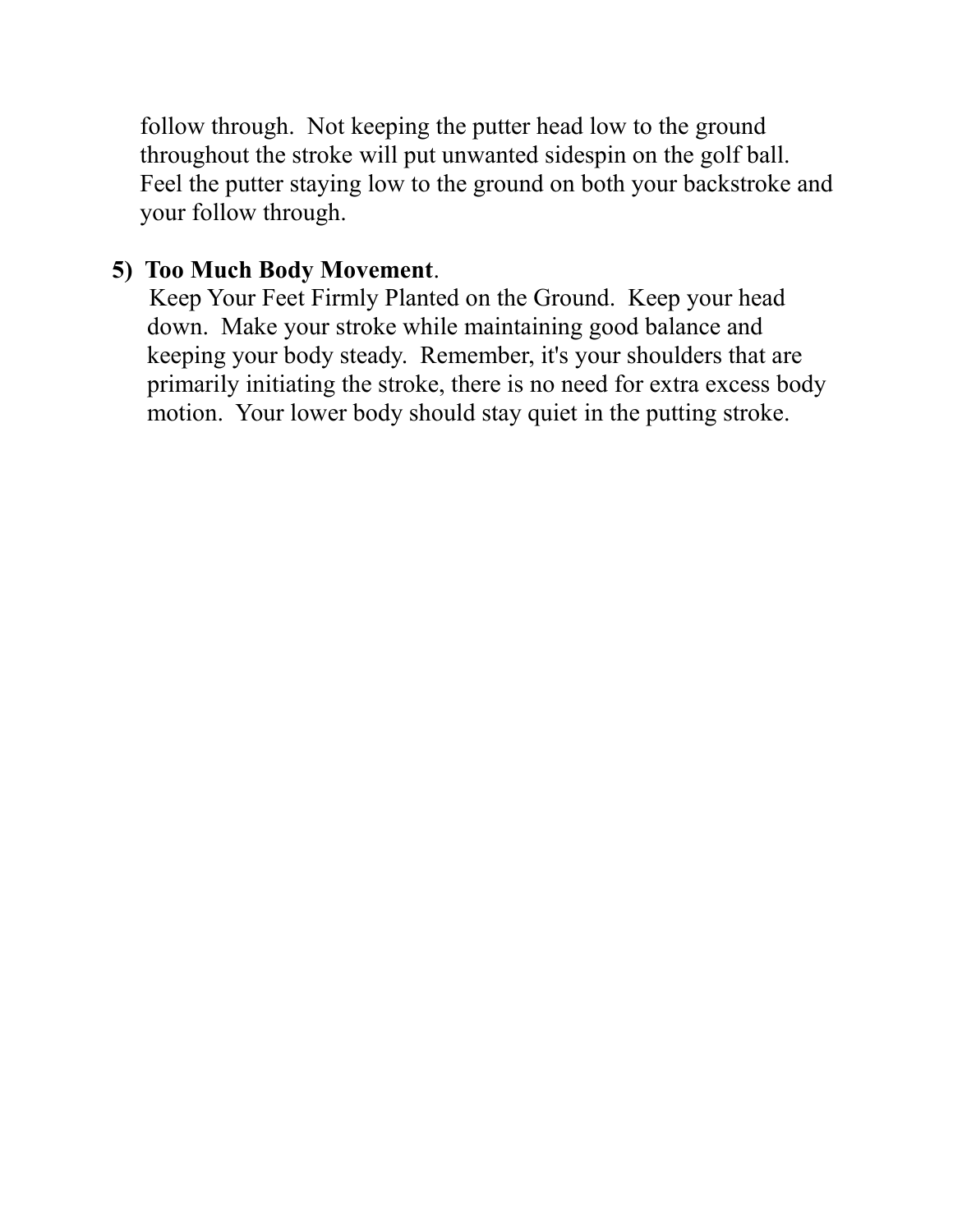# **Chapter 9: Mindfulness on the Putting Green - Five Mental Techniques for Success**

#### *Five Points That Will Bring You Success***.**

#### *Point Number One:* **Feel Good First.**

This is a concept that I really like and find useful at helping to keep golf in perspective. Okay, so making a really important putt feels great, right? You probably like making putts because of the good feelings you get from it. Well, there is a trick you can use that will accomplish two things. The trick is to feel as good about yourself regardless of how good your putting is. You want to feel as if you are the best putter on the planet before you even start your round of golf. Don't wait to see if your putting game is on for a particular day until you allow yourself to feel good. Decide to feel good before you attempt to make any putts, and then when you do attempt to putt, a whole lot of pressure will be taken off you because your self-esteem is no longer at stake and contingent on whether or not you are making your putts. You will actually allow yourself to make more putts when you take this pressure off yourself.

#### *Point Number Two:* **Right Attitude.**

On and off the putting green, anytime you are thinking about your putting, think about *making* putts. Visualize the ball going into the hole while you are approaching your putt or standing behind it. It is important that you walk onto the putting green with a feeling of confidence that you are going to make putts. You want to have the attitude that you are a good putter. Talk about your putting in a positive way. It is okay to miss a putt as long as you gave it your best effort. So when you are preparing to hit a putt, you should make your decisions during your routine, all before you hit your putt. This way you have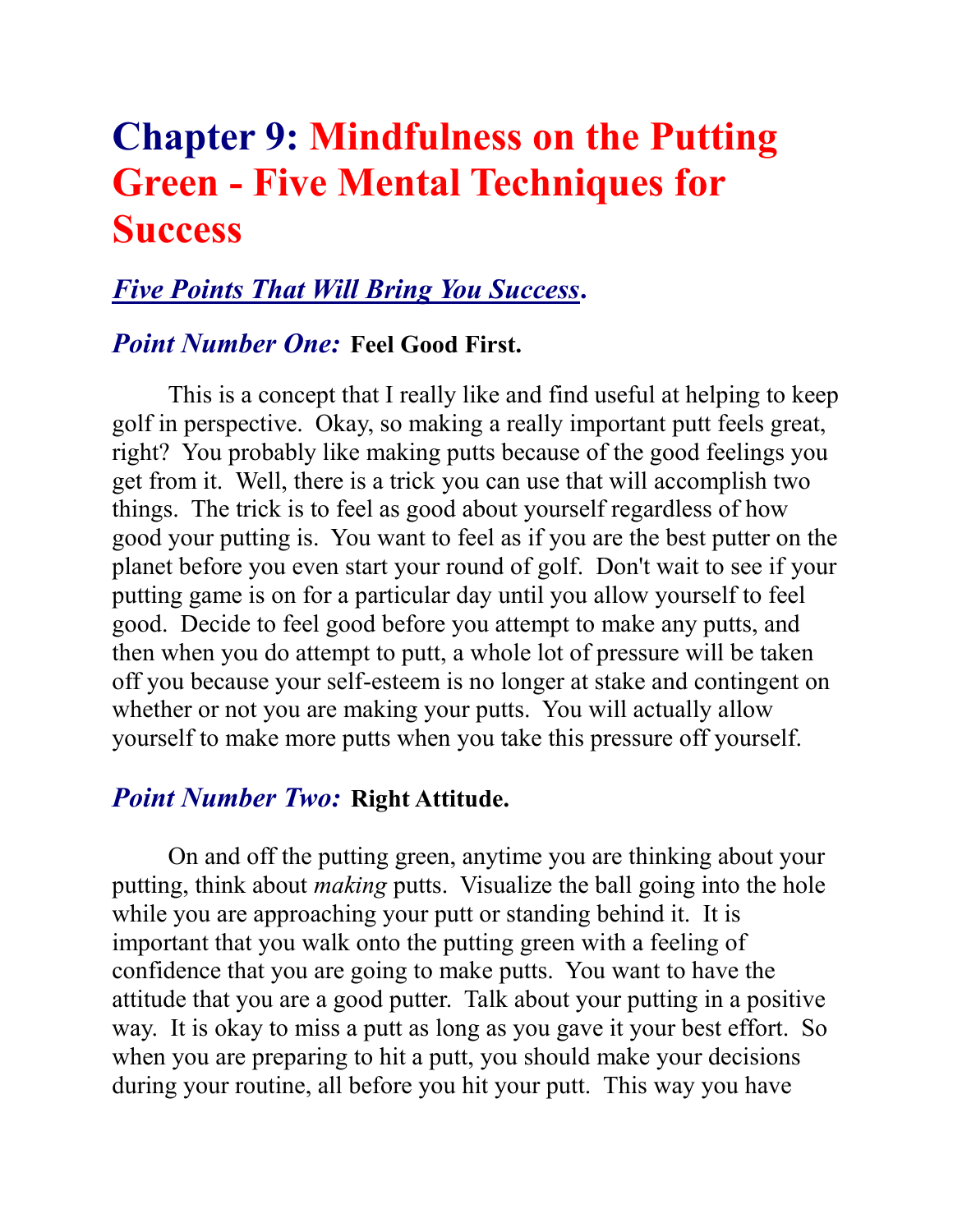committed to your line and speed and you just have to putt without needing to think about it.

#### *Point Number Three:* **Commit to your decisions**.

If you do this, then you do not need to worry about a missed putt. You are going to make more putts by committing to your decisions than you would if you second guess yourself. The rule should be "make your best decision on the line and speed and then trust it". That way you cannot be upset if you miss a putt, because you know you made your best effort. Many more putts will fall by committing to your decisions and sticking to them than if you second guess yourself. The percentages will definitely be in your favor by trusting and following your plan on each and every putt.

#### *Point Number Four:* **Treat Every Putt the Same**.

Never think about what score you are putting for. Only think about making the putt and never about your score. It does not matter if you are putting for eagle or double-bogey. Worrying about what number you are putting for is not necessary for good putting. So treat every birdie putt and bogey putt exactly the same. There is no difference because at the end of the round, the score on one particular hole really doesn't matter, it is the whole round that counts.

#### *Point Number Five:* **Overcome Your Fear On The Putting Greens By Focusing On What You Want.**

Most golfers at least from time to time get scared or nervous on the putting greens. There are all these negative thoughts racing through their heads, many of which start with *what if*. They may worry about 3 putting, worry about who is watching them, worry about what score they are putting for, etc. The problem with focusing on these negative or irrelevant thoughts is it leads to negative results. The more you can focus on what you want to happen, the greater chance there is of it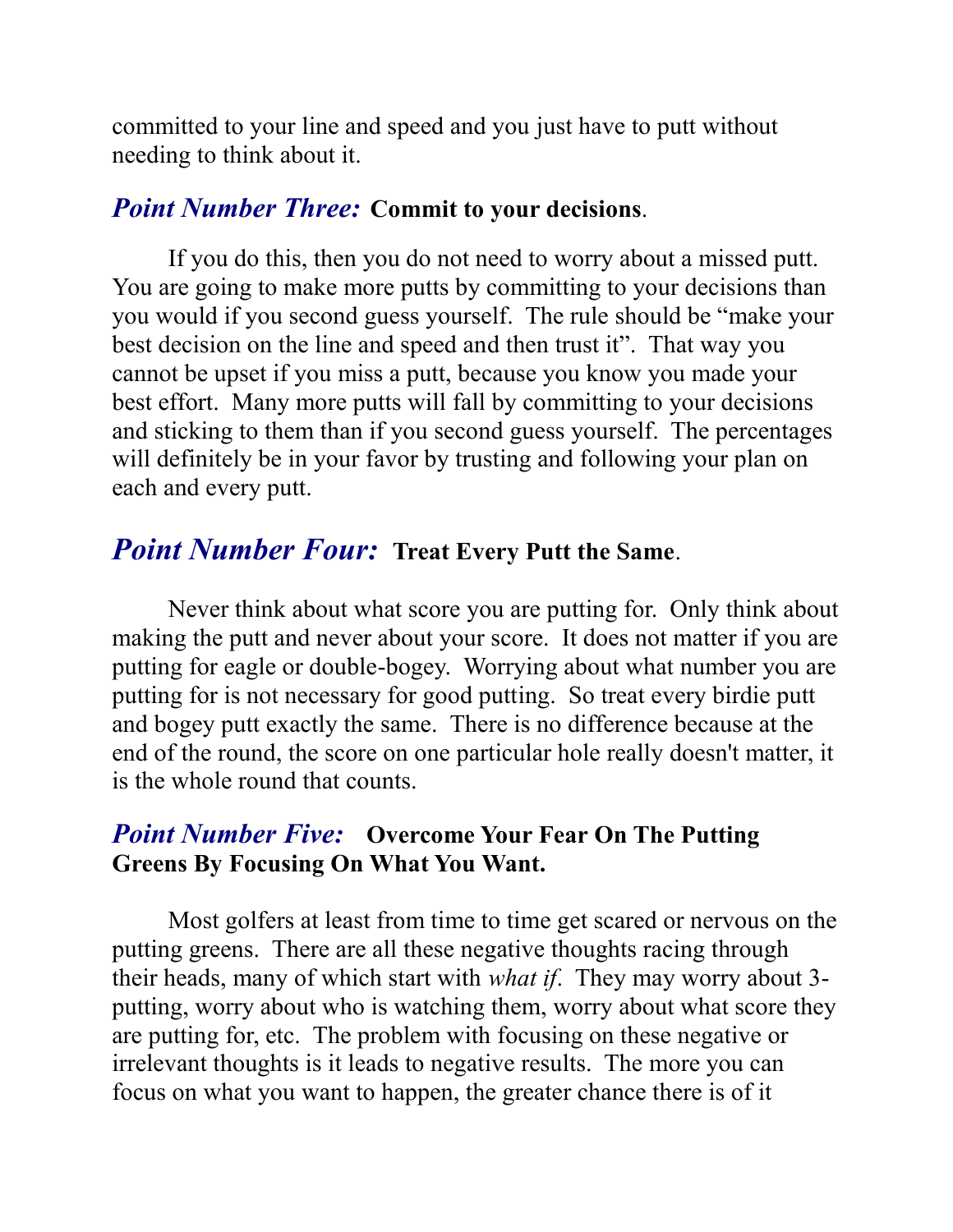happening. The best way to eliminate negative thoughts is just simply to think about making putts. No matter how short or long the putt is, you want to think about making it. *Think about how much you want to make it, not how much you need to make it.* There is a big difference between the feeling of wanting to make a putt versus the feeling of having or needing to make it. Visualize the putt going in, and feel like you've already made it before you hit it. This can be hard to do and can take a little bit of practice. But if you make it a habit to think about making putts as well as thinking about how much you want to make them, your putting game will improve dramatically.